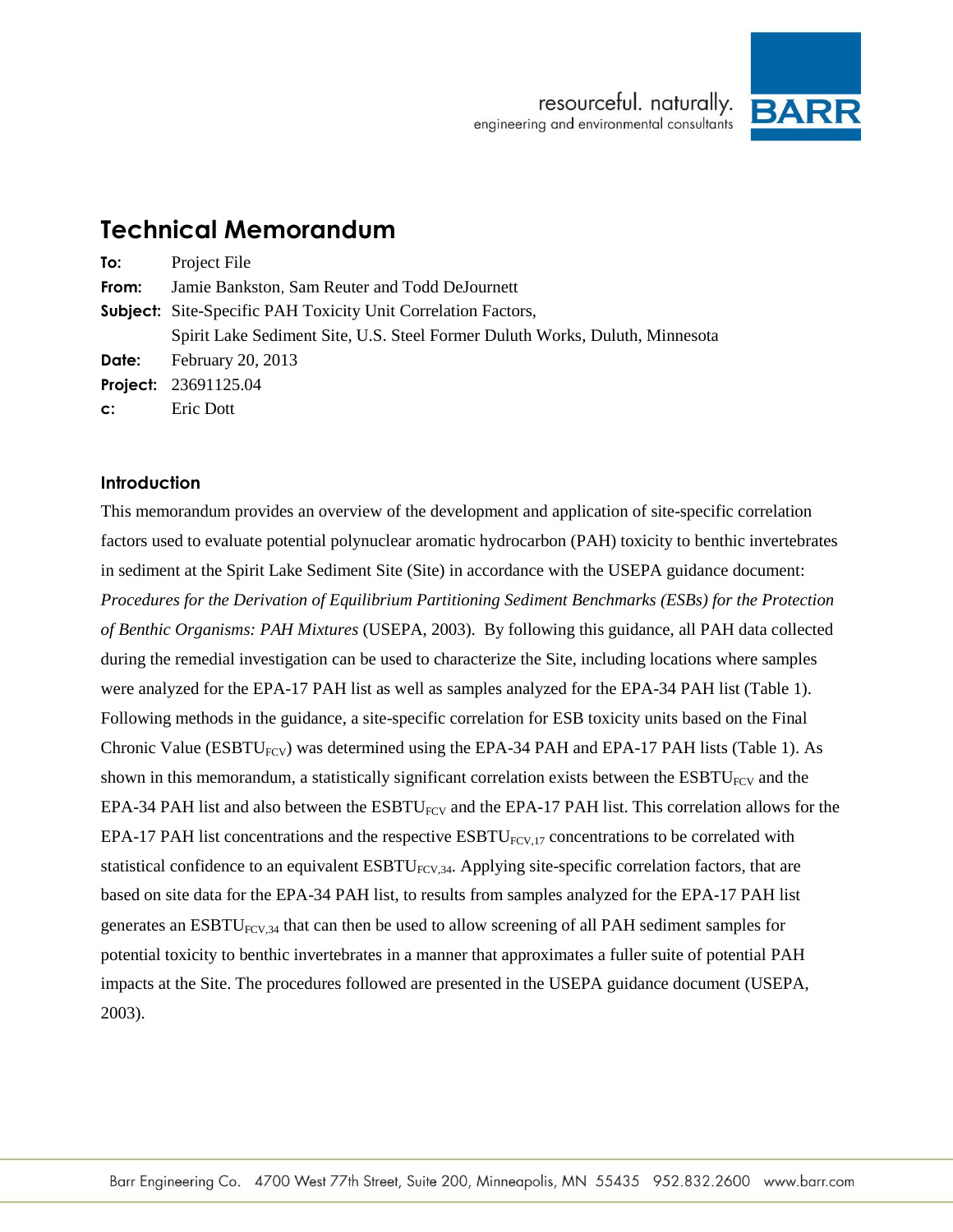## **Methodology**

Site-specific correlation equations were developed for  $ESBTU_{FCV}$  using the site data results of EPA-34 PAH and EPA-17 PAH list analyses and corresponding calculated ESBTU<sub>FCV</sub> in accordance with USEPA guidance (USEPA, 2003). Five different site-specific correlation equations were calculated for the following statistical confidence levels (50, 80, 90, 95, and 99 percent) as described below.

- 1) All Site sediment samples with EPA-34 PAH list data were used to calculate the respective ESBTU<sub>FCV,34</sub> and ESBTU<sub>FCV,17</sub> values in accordance with EPA guidance (USEPA, 2003). For nondetect values,  $\frac{1}{2}$  the detection limit was used for the respective ESBTU<sub>FCV</sub> calculations.
- 2) Data were then sorted by  $\text{ESBTU}_{\text{FCV},17}$  values; all data points with an  $\text{ESBTU}_{\text{FCV},17}$  were removed from the data set and were not used for development of the correlation equations. By removing this set of data, the correlation equations pertained to data that fit within the screening criterion, ESBTU<sub>FCV</sub><1. In other words, any data that had an ESBTU<sub>FCV,17</sub> >1 would also have an ESBTU<sub>FCV,34</sub> > 1, so there was no need to develop a correlation for data that had ESBTU<sub>FCV,17</sub> > 1. (It should be noted that all available data will be used for screening and site assessment, including those data not included in the development of the site-specific correlation factors.)
- 3) ESBTU<sub>FCV,34</sub> and ESBTU<sub>FCV,17</sub> values were plotted on a linear axis.
- 4) A linear regression correlation equation was fit to the  $ESBTU<sub>FCV</sub>$  data using the software package XLStat for each confidence level (Table 2).
- 5) A value of 1 for the  $ESBTU_{FCV,17}$  was used in each of the linear regression correlation equations and the resulting  $ESBTU<sub>FCV,34</sub>$  was compared to the reported generic factor ratios for EPA-13 PAH and EPA-23 PAH lists (Table 2) as published in the EPA Guidance (USEPA, 2003).

#### **Results**

The site-specific correlation factors developed for each confidence level are summarized in Table 2. In addition, the USEPA generic scaling factors for  $ESBTU_{FCV,13}$  and  $ESBTU_{FCV,23}$  values (USEPA, 2003) are included for comparison to the site-specific results.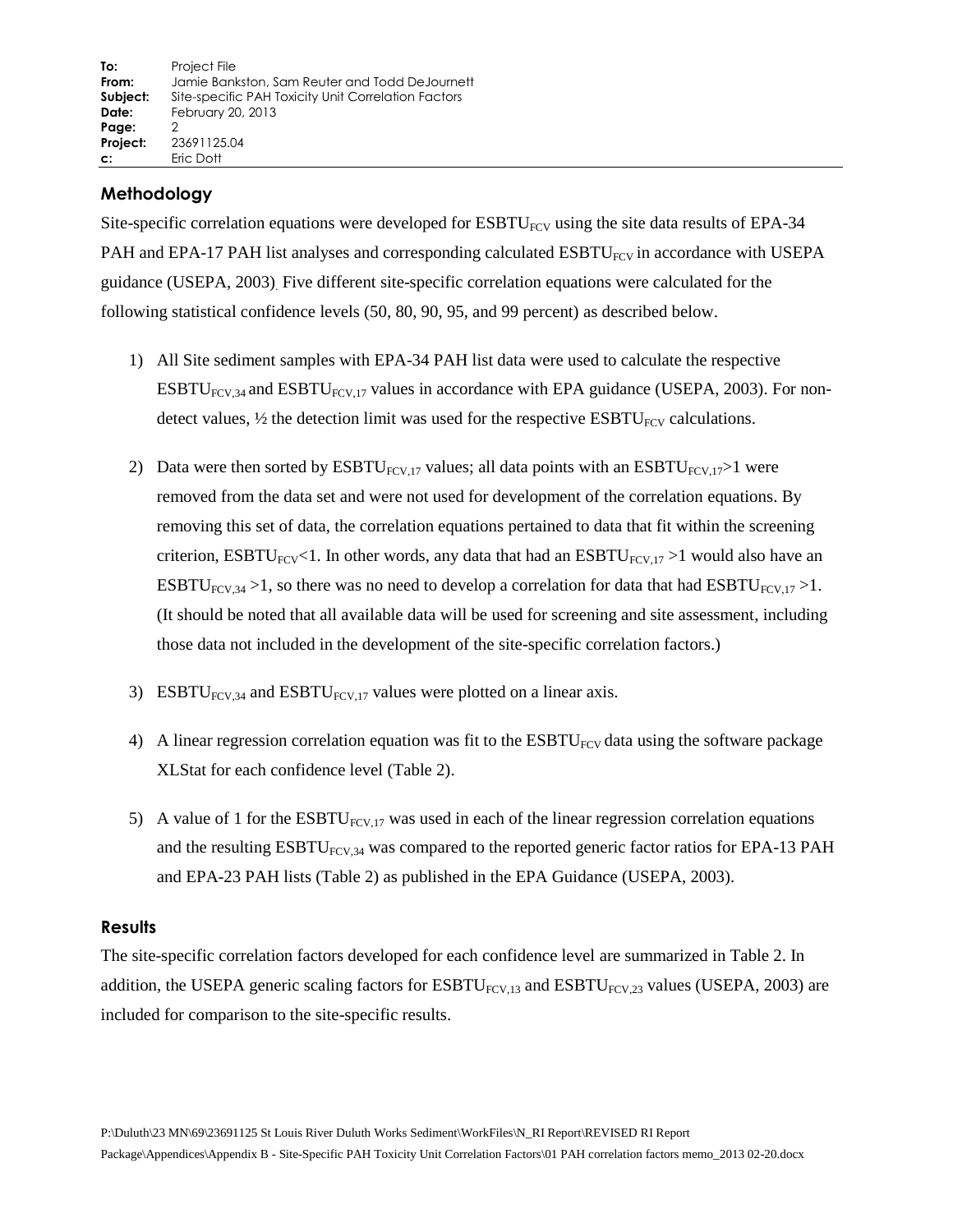The site-specific correlation factor suggests that the  $ESBTU_{FCV,17}$  values for this site can be scaled with a high degree of confidence (Figure 1 and Table 2) and an equivalent  $ESBTU<sub>FCV,34</sub>$  can be calculated and used to evaluate potential sediment toxicity. The  $ESBTU_{FCV,34}/ESBTU_{FCV,17}$  ratios provided in Table 2 show similar values, ranging from 1.72 to 2.04, evidence that a strong site-specific correlation can be used to calculate  $ESBTU<sub>FCV,34</sub>$  from  $ESBTU<sub>FCV,17</sub>$  values. The USEPA generic factors, on the other hand, range from 1.64 to 16.9 and show a greater variability than the Spirit Lake data set, likely because the USEPA data set is a compilation of data from multiple sites. It is, therefore, appropriate to use the developed sitespecific correlation factor in the characterization of the Site. Table 3 summarizes the site-specific correlation factor calculation results for scaling from  $ESBTU_{FCV,17}$  to  $ESBTU_{FCV,34}$ .

## **Conclusion**

For the Site, the 95 percent UCL (Upper Confidence Level) correlation equation was used to scale ESBTU<sub>FCV,17</sub> values to ESBTU<sub>FCV,34</sub> when the EPA-34 PAH list analyses were not completed for a given sample. The 95 percent UCL is considered representative of the range of uncertainty associated with natural data variability and its use is in accordance with standard practice for analysis of environmental data sets. Having a site-specific correlation between  $ESBTU_{FCV,17}$  and  $ESBTU_{FCV,34}$  values allows all PAH data collected as part of the remedial investigation to be utilized to further characterize the Site, removing the limitation imposed by using locations that only had the EPA-34 PAH list analyzed. Thus, use of the site-specific correlation factor allows more data to be used for site characterization.

## **Reference**

USEPA, 2003. *Procedures for the Derivation of Equilibrium Partitioning Sediment Benchmarks (ESBs) for the Protection of Benthic Organisms: PAH Mixtures*. EPA-600-R-02-013. Office of Research and Development. Washington, DC 20460.

## **Attachments**

- Table 1 PAH17 and PAH34 Analyte Lists
- Table 2 Site Specific  $ESBTU_{FCV}$  PAH Correlation Factors
- Table 3 ESBTU<sub>FCV,17</sub> and ESBTU<sub>FCV,34</sub>
- Figure 1 Regression of  $ESBTU_{FCV,34} \otimes 0.5DL$  versus  $ESBTU_{FCV,17} \otimes 0.5DL$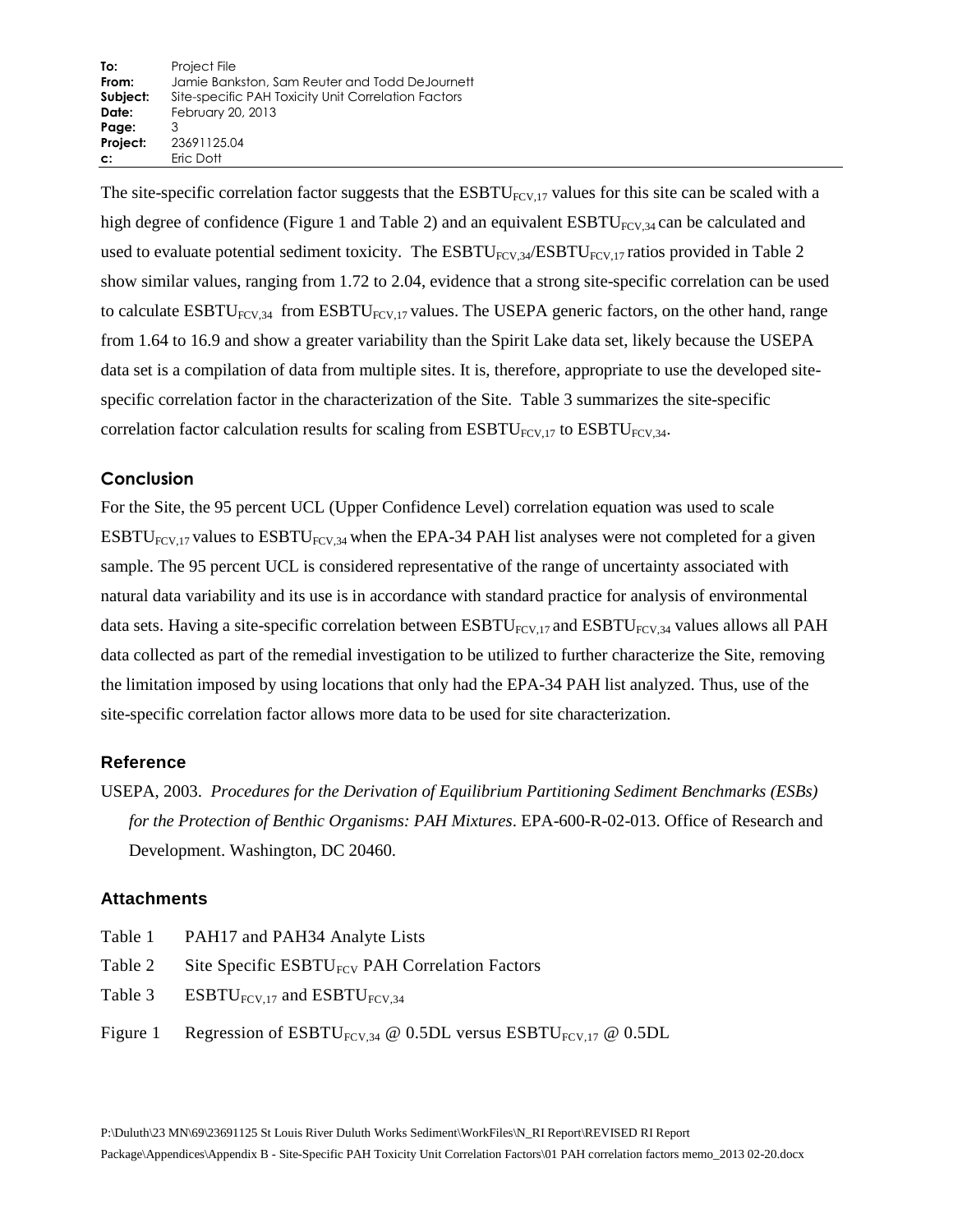#### **Table 1 PAH17 and PAH34 Analyte Lists Spirit Lake Sediment Site U.S. Steel Former Duluth Works**

| <b>List Name</b>             | $EPA-17$ $PAH1$   | EPA-34 PAH        |
|------------------------------|-------------------|-------------------|
| <b>List Source</b>           | <b>USEPA-2003</b> | <b>USEPA-2003</b> |
| Acenaphthene                 | x                 | X                 |
| Acenaphthylene               | x                 | x                 |
| Anthracene                   | x                 | x                 |
| Benzo(a)anthracene           | x                 | x                 |
| Benzo(a)pyrene               | x                 | x                 |
| Benzo(b)fluoranthene         | x                 | x                 |
| Benzo(e)pyrene               |                   | χ                 |
| Benzo(g,h,i)perylene         | x                 | X                 |
| Benzo(k)fluoranthene         | x                 | x                 |
| Chrysene                     | x                 | x                 |
| Dibenz(a,h)anthracene        | x                 | x                 |
| 2,6-dimethylnaphthalene      |                   | x                 |
| Fluoranthene                 | x                 | x                 |
| Fluorene                     | x                 | x                 |
| Indeno(1,2,3-cd)pyrene       | x                 | x                 |
| 2-Methylnaphthalene          | x                 | x                 |
| 1-Methylnaphthalene          |                   | χ                 |
| Naphthalene                  | x                 | x                 |
| Perylene                     |                   | x                 |
| Phenanthrene                 | x                 | x                 |
| 1-methylphenanthrene         |                   | x                 |
| 2,3,5-trimethylnaphthalene   |                   | x                 |
| Pyrene                       | x                 | x                 |
| C1-Chrysenes                 |                   | x                 |
| C1-Fluoranthenes/Pyrenes     |                   | x                 |
| C1-Fluorenes                 |                   | x                 |
| C1-Naphthalenes              |                   | χ                 |
| C1-Phenanthrenes/Anthracenes |                   | x                 |
| C2-Chrysenes                 |                   | x                 |
| C2-Fluorenes                 |                   | x                 |
| C2-Naphthalenes              |                   | x                 |
| C2-Phenanthrenes/Anthracenes |                   | x                 |
| C3-Chrysenes                 |                   | x                 |
| C3-Fluorenes                 |                   | x                 |
| C3-Naphthalenes              |                   | x                 |
| C3-Phenanthrenes/Anthracenes |                   | x                 |
| C4-Chrysenes                 |                   | x                 |
| C4-Napthalenes               |                   | x                 |
| C4-Phenanthrenes/Anthracenes |                   | x                 |
| <b>Total Number of PAHs</b>  | 17                | 34                |

 $1$ Benzo(b)fluoranthene and benzo(k)fluoranthene are commonly reported

as their sum because of insufficient chromatographic separation.

1 of 1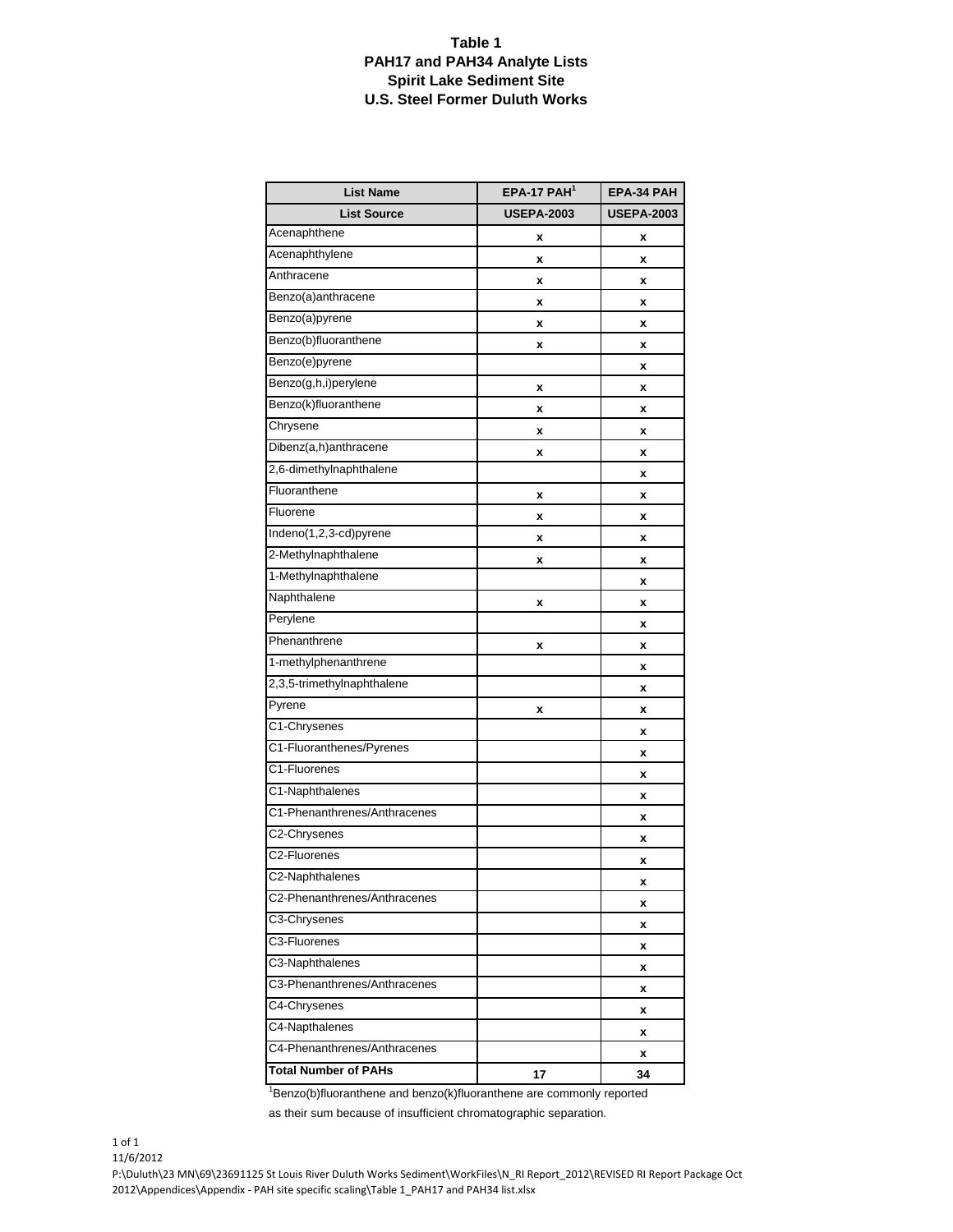## **Table 2 Site Specific ESBTU<sub>FCV</sub> PAH Correlation Factors Spirit Lake Sediment Site U.S. Steel Former Duluth Works**

|            |                                                                | <b>Site-Specific</b><br><b>Correlation Factors</b> | <b>USEPA Generic Factors*</b>                    |                                                  |  |  |  |
|------------|----------------------------------------------------------------|----------------------------------------------------|--------------------------------------------------|--------------------------------------------------|--|--|--|
| Percentile | <b>Correlation Factor Linear Equations</b>                     | ESBTU $_{FCV.34}$ /<br>ESBTU <sub>FCV.17</sub> **  | ESBTU $_{FCV.34}$ /<br>$ESBTU$ <sub>FCV.13</sub> | ESBTU $_{FCV.34}$ /<br>$ESBTU$ <sub>FCV.23</sub> |  |  |  |
| 50         | ESBTU <sub>FCV.34</sub> =1.714(ESBTU <sub>FCV.17</sub> )+0.007 | 1.72                                               | 2.75                                             | 1.64                                             |  |  |  |
| 80         | ESBTU <sub>FCV.34</sub> =1.710(ESBTU <sub>FCV.17</sub> )+0.170 | 1.88                                               | 6.78                                             | 2.8                                              |  |  |  |
| 90         | ESBTU <sub>FCV.34</sub> =1.709(ESBTU <sub>FCV.17</sub> )+0.216 | 1.93                                               | 8.45                                             | 3.37                                             |  |  |  |
| 95         | ESBTU <sub>FCV.34</sub> =1.709(ESBTU <sub>FCV.17</sub> )+0.257 | 1.97                                               | 11.5                                             | 4.14                                             |  |  |  |
| 99         | ESBTU <sub>ECV.34</sub> =1.707(ESBTU <sub>ECV.17</sub> )+0.337 | 2.04                                               | 16.9                                             | 6.57                                             |  |  |  |

#### **Notes:**

\* USEPA generic factors are from USEPA Table 6-1 (USEPA, 2003)

\*\* Values given for  $ESBTU_{FCV,34}/ESBTU_{FCV,17}$  were calculated using the 95% UCL (Upper Confidence Level) factor and an ESBTUFCV,17 value of 1 for comparison.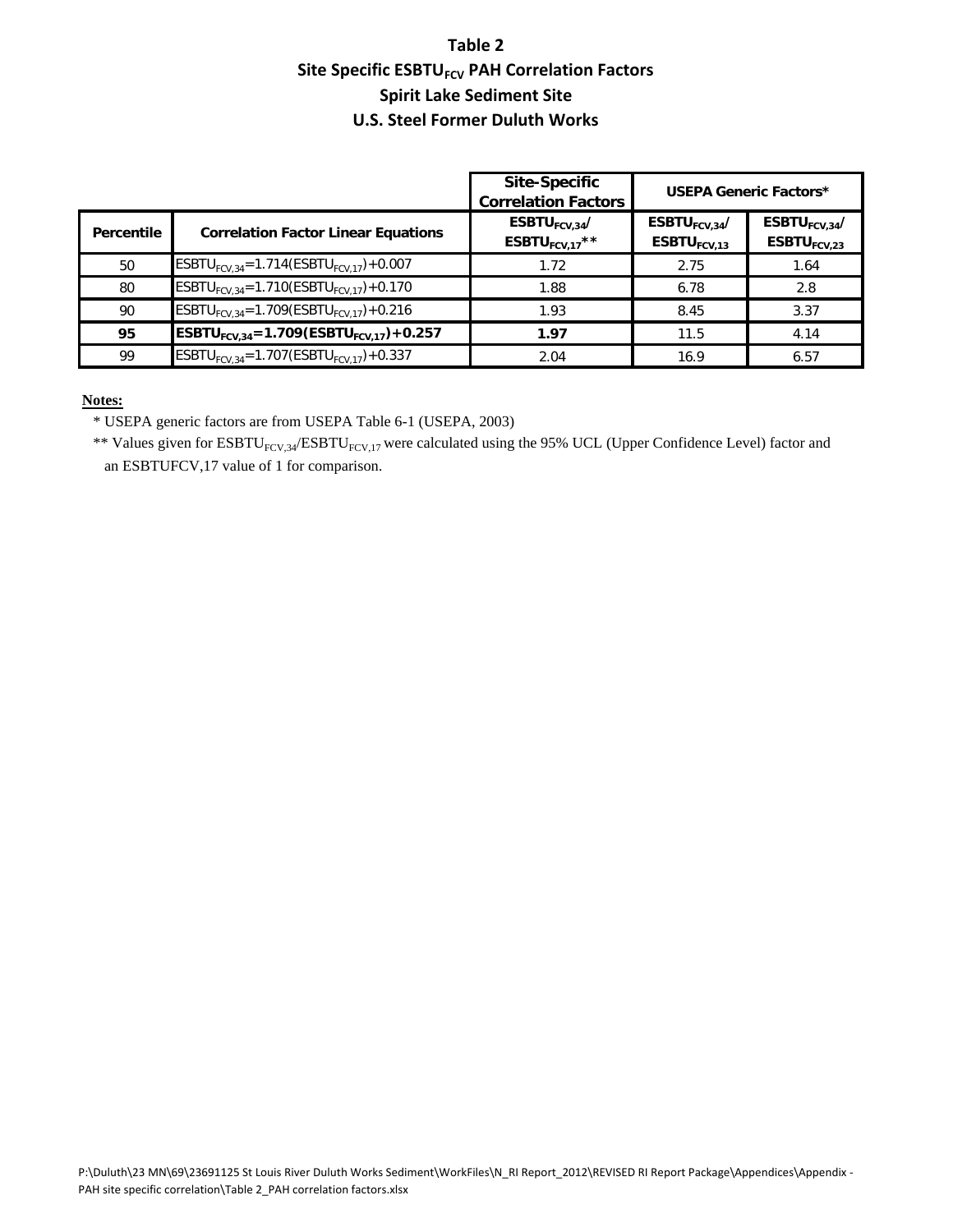| Sample Name                                              | Sample Date           | $ESBTU$ <sub>FCV 17</sub> | ESBTU <sub>FCV,34</sub>  | Estimated ESBTU <sub>FCV34</sub><br>(calculated from ESBTU <sub>FCV.17</sub><br>site-specific correlation factor) |  |  |  |
|----------------------------------------------------------|-----------------------|---------------------------|--------------------------|-------------------------------------------------------------------------------------------------------------------|--|--|--|
| WM-1-1_0.0-0.7_02172011                                  | 2/17/2011             | 0.004                     | 0.0156                   | 0.26                                                                                                              |  |  |  |
| WM-1-2 0.7-1.9 02172011                                  | 2/17/2011             | 0.01                      | 0.022                    | 0.27                                                                                                              |  |  |  |
| WM-1-3 1.9-2.1 02172011                                  | 2/17/2011             | 5                         | 12.7                     | 8.80                                                                                                              |  |  |  |
| WM-1-4 2.5-3.0 02172011                                  | 2/17/2011             | 0.018                     | 0.0271                   | 0.29                                                                                                              |  |  |  |
| WM-2-1 0.0-0.5 02192011                                  | 2/19/2011             | 0.011                     | 0.0182                   | 0.28                                                                                                              |  |  |  |
| WM-2-2 1.2-1.4 02192011                                  | 2/19/2011             | 2.8                       | ٠.                       | 5.04                                                                                                              |  |  |  |
| WM-2-3 1.4-1.9 02192011                                  | 2/19/2011             | 0.115                     |                          | 0.454                                                                                                             |  |  |  |
| WM-3-1 0.0-1.0 02202011                                  | 2/20/2011             | 0.002                     | 0.00523                  | 0.26                                                                                                              |  |  |  |
| WM-3-2 2.0-4.0 02202011                                  | 2/20/2011             | 0.003                     | 0.0081                   | 0.26                                                                                                              |  |  |  |
| WM-3-3 4.2-4.75 02202011                                 | 2/20/2011             | 0.016                     | 0.0337                   | 0.28                                                                                                              |  |  |  |
| WM-3-4_4.75-5.25_02202011                                | 2/20/2011             | 0.015                     | 0.0295                   | 0.28                                                                                                              |  |  |  |
| WM-4-1 0.0-0.5 02212011                                  | 2/21/2011             | 0.046                     | 0.0949                   | 0.34                                                                                                              |  |  |  |
| WM-4-2 0.5-1.0 02212011                                  | 2/21/2011             | 0.08                      | 0.134                    | 0.39                                                                                                              |  |  |  |
| WM-5-1_0.0-0.5_02222011                                  | 2/22/2011             | 0.018                     | 0.0332                   | 0.29                                                                                                              |  |  |  |
| WM-5-2 1.0-1.5 02222011                                  | 2/22/2011             | 0.014                     | --                       | 0.281                                                                                                             |  |  |  |
| WM-6-1 0.0-1.0 02222011                                  | 2/22/2011             | 0.088                     | 0.141                    | 0.41                                                                                                              |  |  |  |
| WM-6-1_0.0-1.0_02222011_FD                               | 2/22/2011             | 0.068                     | 0.12                     | 0.37                                                                                                              |  |  |  |
| WM-6-2_1.4-1.8_02222011                                  | 2/22/2011             | 0.011                     | 0.022                    | 0.28                                                                                                              |  |  |  |
| WM-7-1_0.0-0.5_02222011                                  | 2/22/2011             | 0.021                     | 0.0339                   | 0.29                                                                                                              |  |  |  |
| WM-7-2_1.1-1.6_02222011                                  | 2/22/2011             | 0.023                     | $\overline{\phantom{a}}$ | 0.296                                                                                                             |  |  |  |
| WM-8-1 0.0-0.5 02242011                                  | 2/24/2011             | 0.048                     | 0.0853                   | 0.34                                                                                                              |  |  |  |
| WM-8-2 0.75-1.25 02242011                                | 2/24/2011             | 0.381                     | 0.662                    | 0.91                                                                                                              |  |  |  |
| WM-8-3 1.25-1.75 02242011                                | 2/24/2011             | 0.002                     | 0.006                    | 0.26                                                                                                              |  |  |  |
| WM-9-1 0.0-0.5 03072011                                  | 3/7/2011<br>3/7/2011  | 0.064                     | 0.0886                   | 0.37                                                                                                              |  |  |  |
| WM-9-2_0.5-1.0_03072011<br>WM-9-3 1.5-2.0 03072011       | 3/7/2011              | 0.166<br>0.077            | ä.                       | 0.541<br>0.389                                                                                                    |  |  |  |
|                                                          |                       |                           | ä.                       |                                                                                                                   |  |  |  |
| WM-9-4 2.0-2.5 03072011<br>WM-10-1 0.0-1.0 02252011      | 3/7/2011<br>2/25/2011 | 0.01<br>0.383             |                          | 0.274<br>0.91                                                                                                     |  |  |  |
| WM-10-2 1.0-2.0 02252011                                 | 2/25/2011             | 5.6                       | 1.09                     | 9.83                                                                                                              |  |  |  |
| WM-10-3 2.0-2.8 02252011                                 | 2/25/2011             | 0.022                     | 8.22<br>0.0341           | 0.29                                                                                                              |  |  |  |
| UC-11-1 0.0-1.0 02262011                                 | 2/26/2011             | 3.7                       | 9.81                     | 6.58                                                                                                              |  |  |  |
| UC-11-2 1.0-2.0 02262011                                 | 2/26/2011             | 1.2                       | 1.74                     | 2.31                                                                                                              |  |  |  |
| UC-11-3_2.0-3.0_02262011                                 | 2/26/2011             | 0.524                     | 1.05                     | 1.15                                                                                                              |  |  |  |
| UC-11-4 3.0-3.5 02262011                                 | 2/26/2011             | 0.027                     | 0.0472                   | 0.30                                                                                                              |  |  |  |
| UC-12-1 0.0-0.5 02272011                                 | 2/27/2011             | 0.27                      | 0.35                     | 0.72                                                                                                              |  |  |  |
| UC-12-2_1.5-2.0_02272011                                 | 2/27/2011             | 1.1                       | $\sim$                   | 2.14                                                                                                              |  |  |  |
| UC-12-3 2.5-3.1 02272011                                 | 2/27/2011             | 0.582                     |                          | 1.25                                                                                                              |  |  |  |
| UC-12-4 3.1-3.6 02272011                                 | 2/27/2011             | 0.018                     | $\sim$                   | 0.288                                                                                                             |  |  |  |
| WM-13-1_0.0-0.5_03042011                                 | 3/4/2011              | 0.007                     | 0.0114                   | 0.27                                                                                                              |  |  |  |
| WM-13-2 1.5-2.0 03042011                                 | 3/4/2011              | 0.03                      |                          | 0.308                                                                                                             |  |  |  |
| WM-13-3 3.25-3.75 03042011                               | 3/4/2011              | 0.008                     | ä.                       | 0.271                                                                                                             |  |  |  |
| WM-13-4_3.75-4.25_03042011                               | 3/4/2011              | 0.015                     |                          | 0.283                                                                                                             |  |  |  |
| WM-14-1_0.0-0.5_02272011                                 | 2/27/2011             | 0.007                     | 0.0166                   | 0.27                                                                                                              |  |  |  |
| WM-14-2 0.5-1.0 02272011                                 | 2/27/2011             | 0.056                     | ä.                       | 0.353                                                                                                             |  |  |  |
| WM-14-3_1.0-1.5_02272011                                 | 2/27/2011             | 6.3                       | $\overline{a}$           | 11                                                                                                                |  |  |  |
| WM-14-4 1.5-2.0 02272011                                 | 2/27/2011             | 0.007                     |                          | 0.269                                                                                                             |  |  |  |
| UC-15-1 0.0-1.0 02272011                                 | 2/27/2011             | 0.035                     | 0.0561                   | 0.32                                                                                                              |  |  |  |
| UC-15-2 1.0-2.0 02272011                                 | 2/27/2011             | 0.052                     | 0.0822                   | 0.35                                                                                                              |  |  |  |
| UC-15-3 2.0-3.0 02272011                                 | 2/27/2011             | 0.149                     | 0.344                    | 0.51                                                                                                              |  |  |  |
| UC-15-3 2.0-3.0 02272011 FD                              | 2/27/2011             | 0.604                     | 1.71                     | 1.29                                                                                                              |  |  |  |
| UC-15-4 3.0-4.0 02272011                                 | 2/27/2011             | 0.188                     | 0.297                    | 0.58                                                                                                              |  |  |  |
| UC-15-4_3.0-4.0_02272011_FD                              | 2/27/2011             | 0.421                     |                          | 0.976                                                                                                             |  |  |  |
| UC-16-1_0.0-0.5_02282011                                 | 2/28/2011             | 0.24                      | 0.317                    | 0.67                                                                                                              |  |  |  |
| UC-16-2_2.0-2.5_02282011                                 | 2/28/2011             | 0.571                     |                          | 1.23                                                                                                              |  |  |  |
| UC-16-3 3.0-3.5 02282011                                 | 2/28/2011             | 0.429                     | ä.                       | 0.99                                                                                                              |  |  |  |
| UC-16-4 4.0-4.5 02282011                                 | 2/28/2011             | 0.012                     |                          | 0.278                                                                                                             |  |  |  |
| UC-17-1 0.0-0.5 03012011                                 | 3/1/2011              | 0.209                     | 0.298                    | 0.61                                                                                                              |  |  |  |
| UC-17-2_1.0-1.5_03012011                                 | 3/1/2011              | 0.602                     | 1.23                     | 1.29                                                                                                              |  |  |  |
| UC-17-3_2.0-2.5_03012011                                 | 3/1/2011              | 0.516                     | 1.06                     | 1.14                                                                                                              |  |  |  |
| UC-17-4_2.5-3.0_03012011                                 | 3/1/2011              | 0.238                     | 0.576                    | 0.66                                                                                                              |  |  |  |
| WM-18-1_0.0-0.7_03012011                                 | 3/1/2011              | 0.029                     | 0.0654                   | 0.31                                                                                                              |  |  |  |
| WM-18-2_0.7-1.7_03012011                                 | 3/1/2011              | 7.4                       | 14.4                     | 12.90                                                                                                             |  |  |  |
| WM-18-3_1.7-2.7_03012011                                 | 3/1/2011              | 0.226                     | 0.36                     | 0.64                                                                                                              |  |  |  |
| WM-19-1_0.0-0.5_03022011                                 | 3/2/2011              | 0.038                     | 0.0427                   | 0.32                                                                                                              |  |  |  |
| WM-19-2_0.75-1.25_03022011<br>WM-19-3_1.25-1.75_03022011 | 3/2/2011<br>3/2/2011  | 3.1                       | $\mathbf{u}$             | 5.55<br>0.276                                                                                                     |  |  |  |
| UC-20-1_0.0-0.5_03022011                                 | 3/2/2011              | 0.011<br>0.415            | 0.876                    | 0.97                                                                                                              |  |  |  |
| UC-20-2_1.5-2.0_03022011                                 | 3/2/2011              | 1.6                       |                          | 2.99                                                                                                              |  |  |  |
| UC-20-3_2.5-3.0_03022011                                 | 3/2/2011              | 0.157                     | ۰.                       | 0.525                                                                                                             |  |  |  |
| UC-20-4_3.5-4.0_03022011                                 | 3/2/2011              | 0.434                     | $\overline{\phantom{a}}$ | 0.999                                                                                                             |  |  |  |
| WM-21-1_0.0-0.5_03042011                                 | 3/4/2011              | 0.014                     | 0.0214                   | 0.28                                                                                                              |  |  |  |
| WM-21-2_2.0-2.5_03042011                                 | 3/4/2011              | 0.043                     | 0.0703                   | 0.33                                                                                                              |  |  |  |
|                                                          |                       |                           |                          |                                                                                                                   |  |  |  |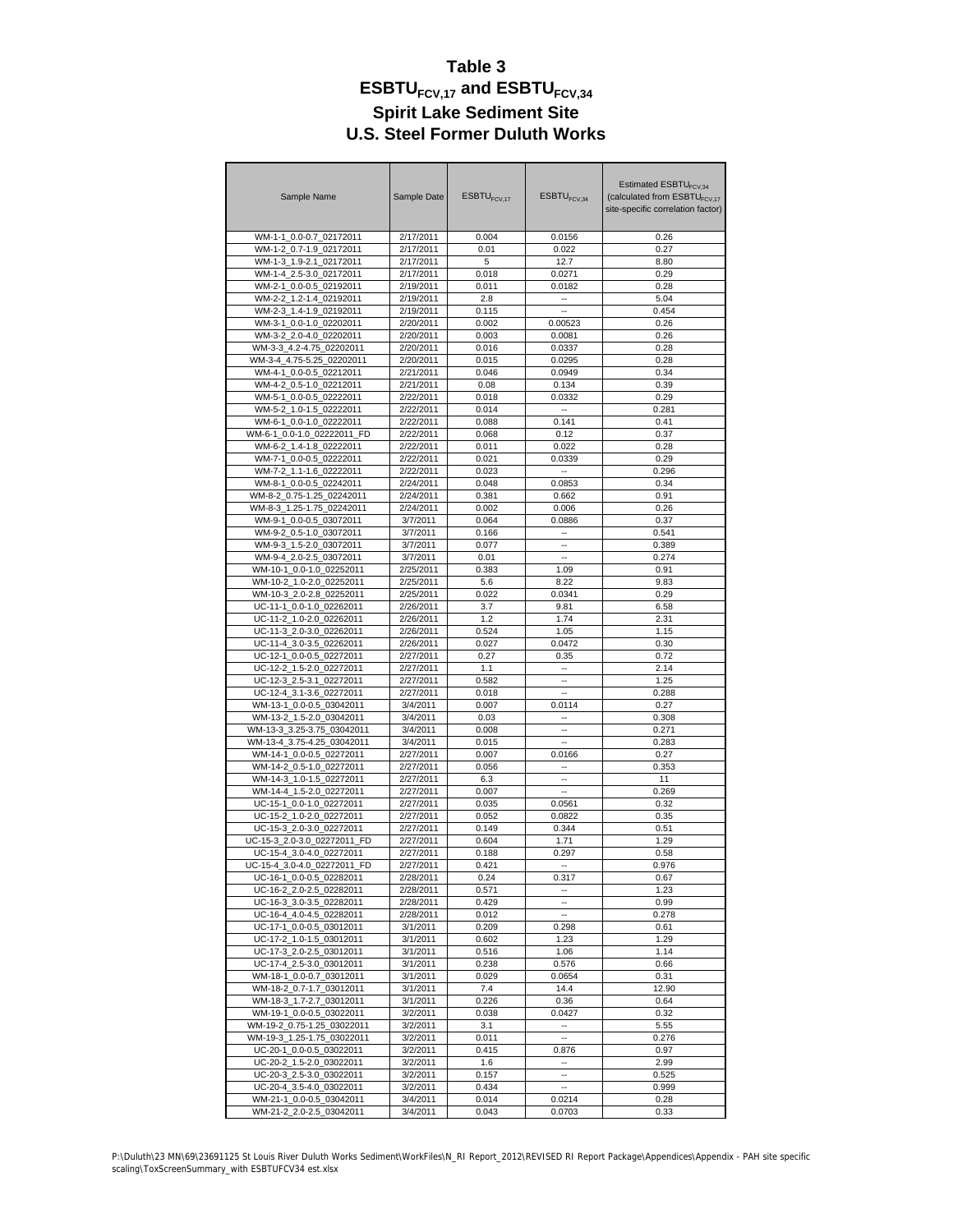| Sample Name                 | Sample Date | ESBTU <sub>FCV.17</sub> | ESBTU <sub>FCV,34</sub>  | Estimated ESBTU <sub>FCV.34</sub><br>(calculated from ESBTU <sub>FCV.17</sub><br>site-specific correlation factor) |  |  |  |
|-----------------------------|-------------|-------------------------|--------------------------|--------------------------------------------------------------------------------------------------------------------|--|--|--|
| WM-21-3_4.0-4.5_03042011    | 3/4/2011    | 12.3                    | 15.7                     | 21.28                                                                                                              |  |  |  |
| WM-21-4 5.0-5.5 03042011    | 3/4/2011    | 0.021                   | 0.0316                   | 0.29                                                                                                               |  |  |  |
| WM-22-1 0.0-0.5 03062011    | 3/6/2011    | 0.008                   | 0.0142                   | 0.27                                                                                                               |  |  |  |
| WM-22-2 1.5-2.0 03062011    | 3/6/2011    | 0.015                   | 0.0335                   | 0.28                                                                                                               |  |  |  |
| WM-22-3 4.0-4.5 03062011    | 3/6/2011    | 0.131                   | 0.171                    | 0.48                                                                                                               |  |  |  |
| WM-22-4 5.5-6.0 03062011    | 3/6/2011    | 0.016                   | 0.0664                   | 0.28                                                                                                               |  |  |  |
| UC-23-1 0.0-0.5 03022011    | 3/2/2011    | 1                       | 2.03                     | 1.97                                                                                                               |  |  |  |
| UC-23-2_1.5-2.0_03022011    | 3/2/2011    | 3.7                     | 7.33                     | 6.58                                                                                                               |  |  |  |
| UC-23-3 2.5-3.0 03022011    | 3/2/2011    | 0.694                   | 1.43                     | 1.44                                                                                                               |  |  |  |
| UC-23-4 3.75-4.25 03022011  | 3/2/2011    | 0.072                   | 0.119                    | 0.38                                                                                                               |  |  |  |
| WM-24-1_0.0-0.5_03072011    | 3/7/2011    | 0.223                   |                          | 0.64                                                                                                               |  |  |  |
|                             |             |                         | 0.397                    |                                                                                                                    |  |  |  |
| WM-24-2 1.0-1.5 03072011    | 3/7/2011    | 7.9                     |                          | 13.8                                                                                                               |  |  |  |
| WM-24-2 1.0-1.5 03072011 FD | 3/7/2011    | 6.1                     | $\overline{a}$           | 10.7                                                                                                               |  |  |  |
| WM-24-3_2.0-2.5_03072011    | 3/7/2011    | 0.12                    | ٠.                       | 0.462                                                                                                              |  |  |  |
| WM-24-4_3.0-3.5_03072011    | 3/7/2011    | 0.053                   |                          | 0.348                                                                                                              |  |  |  |
| WM-25-1 0.0-0.5 03072011    | 3/7/2011    | 0.024                   | 0.0386                   | 0.30                                                                                                               |  |  |  |
| WM-25-2 2.5-3.0 03072011    | 3/7/2011    | 0.174                   | $\overline{\phantom{a}}$ | 0.554                                                                                                              |  |  |  |
| WM-25-3 5.5-6.0 03072011    | 3/7/2011    | 5.6                     |                          | 9.83                                                                                                               |  |  |  |
| WM-25-4_6.0-6.5_03072011    | 3/7/2011    | 0.017                   | $\overline{a}$           | 0.286                                                                                                              |  |  |  |
| WM-26-1_0.0-0.5_03112011    | 3/11/2011   | 0.007                   | 0.0114                   | 0.27                                                                                                               |  |  |  |
| WM-26-2 0.5-1.0 03112011    | 3/11/2011   | 0.045                   |                          | 0.334                                                                                                              |  |  |  |
| WM-26-3_1.3-1.8_03112011    | 3/11/2011   | 3.2                     | $\overline{a}$           | 5.73                                                                                                               |  |  |  |
| WM-26-4 1.8-2.1 03112011    | 3/11/2011   | 0.075                   |                          | 0.385                                                                                                              |  |  |  |
| WM-27-1 0.0-0.5 03132011    | 3/13/2011   | 0.013                   | 0.0226                   | 0.28                                                                                                               |  |  |  |
| WM-27-2 0.5-1.0 03132011    | 3/13/2011   | 0.014                   | ٠.                       | 0.281                                                                                                              |  |  |  |
| WM-27-3_1.4-1.9_03132011    | 3/13/2011   | 0.772                   |                          | 1.58                                                                                                               |  |  |  |
| WM-28-1_0.0-0.5_03132011    | 3/13/2011   | 0.013                   | 0.0243                   | 0.28                                                                                                               |  |  |  |
| WM-28-2 2.0-2.5 03132011    | 3/13/2011   | 0.694                   | $\overline{\phantom{a}}$ | 1.44                                                                                                               |  |  |  |
| WM-28-2_2.0-2.5_03132011_FD | 3/13/2011   | 0.538                   |                          | 1.18                                                                                                               |  |  |  |
| WM-28-3_2.5-3.0_03132011    | 3/13/2011   | 3.1                     |                          | 5.55                                                                                                               |  |  |  |
| WM-28-4 3.0-3.5 03132011    | 3/13/2011   | 0.033                   | $\overline{\phantom{a}}$ | 0.313                                                                                                              |  |  |  |
| UC-29-1 0.0-0.5 03032011    | 3/3/2011    | 0.771                   | 1.17                     | 1.57                                                                                                               |  |  |  |
| UC-29-2_1.0-1.5_03032011    | 3/3/2011    | 3.9                     | 5.48                     | 6.92                                                                                                               |  |  |  |
| UC-29-2_1.0-1.5_03032011_FD | 3/3/2011    | 3.3                     | 2.85                     | 5.90                                                                                                               |  |  |  |
| UC-29-3 2.0-2.5 03032011    | 3/3/2011    | 0.351                   | 0.499                    | 0.86                                                                                                               |  |  |  |
| UC-29-4_2.5-3.0_03032011    | 3/3/2011    | 0.009                   | 0.0155                   | 0.27                                                                                                               |  |  |  |
| WM-30-1 0.0-0.5 03082011    | 3/8/2011    | 0.011                   | 0.0245                   | 0.28                                                                                                               |  |  |  |
|                             |             |                         |                          |                                                                                                                    |  |  |  |
| WM-30-2 1.0-1.5 03082011    | 3/8/2011    | 0.04                    | 0.0518                   | 0.33                                                                                                               |  |  |  |
| WM-30-3_2.0-2.5_03082011    | 3/8/2011    | 0.009                   | 0.021                    | 0.27                                                                                                               |  |  |  |
| WM-30-4_3.5-4.0_03082011    | 3/8/2011    | 2.9                     | 3.52                     | 5.21                                                                                                               |  |  |  |
| UC-31-1 0.0-0.5 03092011    | 3/9/2011    | 3.5                     | 3.71                     | 6.24                                                                                                               |  |  |  |
| UC-31-2 0.5-1.0 03092011    | 3/9/2011    | 0.848                   |                          | 1.71                                                                                                               |  |  |  |
| UC-31-3 1.0-1.5 03092011    | 3/9/2011    | 0.386                   | $\sim$                   | 0.917                                                                                                              |  |  |  |
| UC-31-3_1.0-1.5_03092011_FD | 3/9/2011    | 0.174                   | $\overline{a}$           | 0.554                                                                                                              |  |  |  |
| UC-31-4 2.0-2.5 03092011    | 3/9/2011    | 0.099                   | 0.4059                   | 0.43                                                                                                               |  |  |  |
| UC-31-4 2.0-2.5 03092011 FD | 3/9/2011    | 0.134                   |                          | 0.486                                                                                                              |  |  |  |
| WM-32-1_0.0-0.5_03132011    | 3/13/2011   | 0.056                   | 0.0641                   | 0.35                                                                                                               |  |  |  |
| WM-32-2_0.5-1.0_03132011    | 3/13/2011   | 0.022                   | 0.0362                   | 0.29                                                                                                               |  |  |  |
| WM-32-3 1.0-1.5 03132011    | 3/13/2011   | 0.004                   | 0.00647                  | 0.26                                                                                                               |  |  |  |
| WM-32-4 3.5-4.0 03132011    | 3/13/2011   | 0.104                   | 0.186                    | 0.43                                                                                                               |  |  |  |
| WM-33-1_0.0-0.5_03082011    | 3/8/2011    | 0.196                   | 0.724                    | 0.59                                                                                                               |  |  |  |
| WM-33-2_0.5-1.0_03082011    | 3/8/2011    | 0.003                   |                          | 0.262                                                                                                              |  |  |  |
| WM-33-3 1.5-2.0 03082011    | 3/8/2011    | 0.046                   | ۰.                       | 0.336                                                                                                              |  |  |  |
| WM-33-4 2.5-3.0 03082011    | 3/8/2011    | 0.002                   |                          | 0.26                                                                                                               |  |  |  |
| WM-34-1 0.0-0.5 03142011    | 3/14/2011   | 0.915                   | 1.29                     | 1.82                                                                                                               |  |  |  |
| WM-34-2_0.5-1.0_03142011    | 3/14/2011   | 0.162                   | $\sim$                   | 0.534                                                                                                              |  |  |  |
| WM-34-3_1.0-1.5_03142011    | 3/14/2011   | 0.003                   | ٠.                       | 0.262                                                                                                              |  |  |  |
| UC-35-1 0.0-0.5 03092011    | 3/9/2011    | 0.487                   | 0.634                    | 1.09                                                                                                               |  |  |  |
| UC-35-2 0.5-1.0 03092011    | 3/9/2011    | 0.068                   |                          | 0.373                                                                                                              |  |  |  |
| UC-35-3_2.0-2.5_03092011    | 3/9/2011    | 0.024                   | $\overline{\phantom{a}}$ | 0.298                                                                                                              |  |  |  |
| UC-35-4_4.0-4.5_03092011    | 3/9/2011    | 0.045                   |                          | 0.334                                                                                                              |  |  |  |
| UC-36-1_0.0-0.5_03092011    | 3/9/2011    | 0.554                   | 0.716                    | 1.20                                                                                                               |  |  |  |
| UC-36-2 1.0-1.5 03092011    | 3/9/2011    | 0.48                    | 0.55                     | 1.08                                                                                                               |  |  |  |
| UC-36-3_2.0-2.5_03092011    | 3/9/2011    | 0.009                   | 0.019                    | 0.27                                                                                                               |  |  |  |
| UC-36-4_2.5-3.0_03092011    | 3/9/2011    | 0.004                   | 0.0059                   | 0.26                                                                                                               |  |  |  |
| UC-37-1_0.0-0.5_03102011    | 3/10/2011   | 0.3                     | 0.425                    | 0.77                                                                                                               |  |  |  |
| UC-37-2_0.5-1.0_03102011    | 3/10/2011   | 0.089                   | $\overline{\phantom{a}}$ | 0.409                                                                                                              |  |  |  |
| UC-37-3_3.0-3.5_03102011    | 3/10/2011   | 0.005                   | ä.                       | 0.266                                                                                                              |  |  |  |
| UC-37-4_5.5-6.0_03102011    | 3/10/2011   | 0.004                   | ۰.                       | 0.264                                                                                                              |  |  |  |
| UC-38-1_0.0-0.5_03112011    | 3/11/2011   | 0.327                   | 0.393                    | 0.82                                                                                                               |  |  |  |
| UC-38-2_1.5-2.0_03112011    |             |                         |                          |                                                                                                                    |  |  |  |
|                             | 3/11/2011   | 0.698                   |                          | 1.45                                                                                                               |  |  |  |
| UC-38-3_2.0-2.5_03112011    | 3/11/2011   | 0.435                   |                          | 1                                                                                                                  |  |  |  |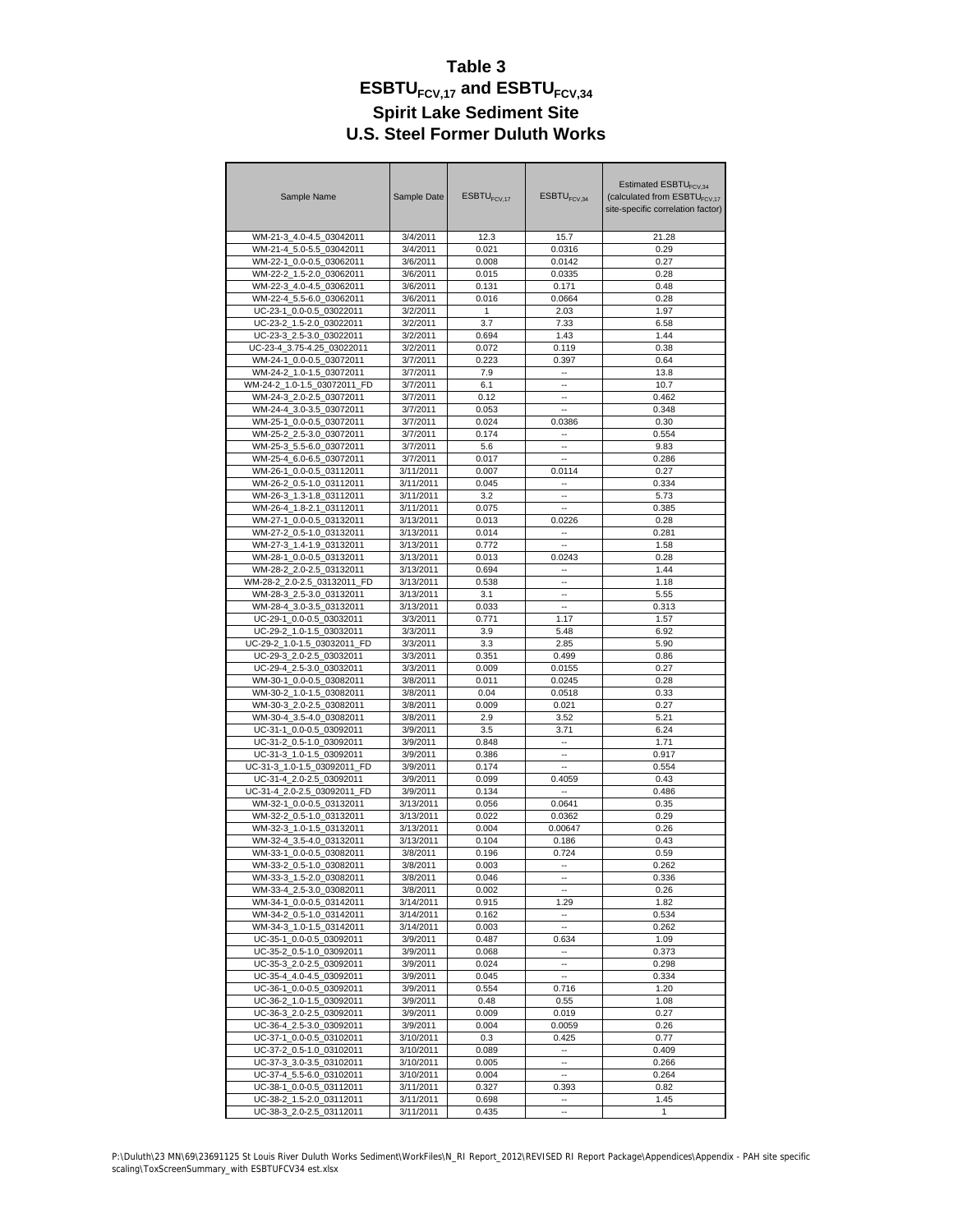| Sample Name                                             | Sample Date            | ESBTU <sub>FCV.17</sub>  | ESBTU <sub>FCV.34</sub>   | Estimated ESBTU <sub>FCV.34</sub><br>(calculated from ESBTU <sub>FCV.17</sub><br>site-specific correlation factor) |
|---------------------------------------------------------|------------------------|--------------------------|---------------------------|--------------------------------------------------------------------------------------------------------------------|
| UC-38-4 2.9-3.4 03112011                                | 3/11/2011              | 0.003                    |                           | 0.262                                                                                                              |
| UC-39-1 0.0-0.5 03032011                                | 3/3/2011               | 0.137                    | 0.166                     | 0.49                                                                                                               |
| UC-39-2_2.0-2.5_03032011                                | 3/3/2011               | 1                        | ۰.                        | 1.97                                                                                                               |
| UC-39-3 3.0-3.5 03032011                                | 3/3/2011               | 0.394                    |                           | 0.93                                                                                                               |
| UC-39-4 4.0-4.5 03032011                                | 3/3/2011               | 0.021                    | ÷.                        | 0.293                                                                                                              |
| UC-40-1_0.0-0.5_03102011                                | 3/10/2011              | 0.08                     | 0.106                     | 0.39                                                                                                               |
| UC-40-2 1.5-2.0 03102011                                | 3/10/2011              | 0.627                    |                           | 1.33                                                                                                               |
| UC-40-3 3.0-3.5 03102011                                | 3/10/2011              | 0.553                    | ä.                        | 1.2                                                                                                                |
| UC-40-3 3.0-3.5 03102011 FD                             | 3/10/2011              | 0.373                    | $\overline{a}$            | 0.894                                                                                                              |
| UC-40-4_4.5-5.0_03102011                                | 3/10/2011              | 0.011                    |                           | 0.276                                                                                                              |
| UC-40-4_4.5-5.0_03102011_FD                             | 3/10/2011              | $\overline{\phantom{a}}$ | Ξ.                        |                                                                                                                    |
| WM-41-1_0.0-0.5_03152011                                | 3/15/2011              | 0.026                    | 0.0484                    | 0.30                                                                                                               |
| WM-41-2 1.0-1.5 03152011                                | 3/15/2011              | 0.001                    | $\sim$                    | 0.259                                                                                                              |
| WM-41-3_2.0-2.5_03152011                                | 3/15/2011              | 0.005                    | Ξ.                        | 0.266                                                                                                              |
| WM-41-4 3.0-3.4 03152011                                | 3/15/2011              | 0.002                    | $\overline{a}$            | 0.26                                                                                                               |
| WM-42-1 0.0-0.5 03152011                                | 3/15/2011              | 0.065                    |                           | 0.37                                                                                                               |
| WM-42-2_1.0-1.5_03152011                                | 3/15/2011              | 0.002                    | 0.09623<br>$\overline{a}$ | 0.26                                                                                                               |
|                                                         |                        |                          |                           |                                                                                                                    |
| WM-42-3 2.0-2.5 03152011                                | 3/15/2011              | 0.001                    |                           | 0.259                                                                                                              |
| WM-42-4 2.5-3.0 03152011                                | 3/15/2011              | 0.003                    |                           | 0.262                                                                                                              |
| WM-43-1_0.0-0.5_03152011                                | 3/15/2011              | 0.008                    | 0.0126                    | 0.27                                                                                                               |
| WM-43-2 1.7-2.2 03152011                                | 3/15/2011              | 1.3                      |                           | 2.48                                                                                                               |
| WM-43-3 2.2-2.7 03152011                                | 3/15/2011              | 9.3                      | ä.                        | 16.2                                                                                                               |
| WM-43-4_5.0-5.5_03152011                                | 3/15/2011              | 0.032                    | ٠.                        | 0.312                                                                                                              |
| WM-44-1_0.0-0.5_03162011                                | 3/16/2011              | 0.007                    | 0.0112                    | 0.27                                                                                                               |
| WM-44-2 0.5-1.0 03162011                                | 3/16/2011              | 0.826                    | Ξ.                        | 1.67                                                                                                               |
| WM-44-3 1.0-1.5 03162011                                | 3/16/2011              | 0.713                    | ٠.                        | 1.48                                                                                                               |
| WM-44-4 2.0-2.5 03162011                                | 3/16/2011              | 0.009                    |                           | 0.272                                                                                                              |
| WM-45-1_0.0-0.5_03162011                                | 3/16/2011              | 0.014                    | 0.02601                   | 0.28                                                                                                               |
| WM-45-2 1.5-2.0 03162011                                | 3/16/2011              | 1.6                      |                           | 2.99                                                                                                               |
| WM-45-2_1.5-2.0_03162011_FD                             | 3/16/2011              | 0.016                    |                           | 0.284                                                                                                              |
| WM-45-3_3.0-3.5_03162011                                | 3/16/2011              | 0.025                    | $\overline{a}$            | 0.3                                                                                                                |
| WM-45-4 5.0-5.5 03162011                                | 3/16/2011              | 0.016                    |                           | 0.284                                                                                                              |
| WM-46-1 0.0-0.5 03162011                                | 3/16/2011              | 0.011                    | 0.02                      | 0.28                                                                                                               |
| WM-46-2 2.3-2.8 03162011                                | 3/16/2011              | 0.168                    | ٠.                        | 0.544                                                                                                              |
| WM-46-3_2.8-3.3_03162011                                | 3/16/2011              | 5.9                      |                           | 10.3                                                                                                               |
| WM-46-4_4.0-4.5_03162011                                | 3/16/2011              | 0.019                    | Ξ.                        | 0.289                                                                                                              |
| WM-47-1 0.0-0.5 03162011                                | 3/16/2011              | 0.017                    | 0.0256                    | 0.29                                                                                                               |
| WM-47-2 2.5-3.0 03162011                                | 3/16/2011              | 2.3                      |                           | 4.19                                                                                                               |
| WM-47-3_3.0-3.5_03162011                                | 3/16/2011              | 0.762                    |                           | 1.56                                                                                                               |
| WM-47-4 3.5-4.0 03162011                                | 3/16/2011              | 0.027                    | ۰.                        | 0.303                                                                                                              |
| WM-48-1 0.0-0.5 03172011                                | 3/17/2011              | 0.012                    | 0.019                     | 0.28                                                                                                               |
| WM-48-2_2.0-2.5_03172011                                | 3/17/2011              | 0.565                    | $\overline{a}$            | 1.22                                                                                                               |
| WM-48-3 2.5-3.0 03172011                                | 3/17/2011<br>3/17/2011 | 1.9                      |                           | 3.5                                                                                                                |
| WM-48-4 3.0-3.5 03172011                                |                        | 0.221                    | $\overline{\phantom{a}}$  | 0.635                                                                                                              |
| WM-49-1 0.0-0.5 03172011                                | 3/17/2011              | 0.014                    | 0.0231                    | 0.28                                                                                                               |
| WM-49-2 2.5-3.0 03172011                                | 3/17/2011              | 0.012                    |                           | 0.278                                                                                                              |
| WM-49-2 2.5-3.0 03172011 FD                             | 3/17/2011              | 0.015                    | ä.                        | 0.283                                                                                                              |
| WM-49-3_4.8-5.3_03172011                                | 3/17/2011              | 0.011                    | ٠.                        | 0.276                                                                                                              |
| WM-49-4_5.5-6.0_03172011                                | 3/17/2011              | 0.161                    |                           | 0.532                                                                                                              |
| WM-50-1 0.0-0.5 03172011                                | 3/17/2011              | 0.016                    | 0.0232                    | 0.28                                                                                                               |
| WM-50-2_1.0-1.5_03172011                                | 3/17/2011              | 0.05                     |                           | 0.342                                                                                                              |
| WM-50-3_2.5-3.0_03172011                                | 3/17/2011              | 0.362                    |                           | 0.876                                                                                                              |
| WM-50-4_3.0-3.5_03172011                                | 3/17/2011              | 0.005                    | $\overline{\phantom{a}}$  | 0.266                                                                                                              |
| WM-51-1 0.0-0.5 03182011                                | 3/18/2011              | 0.01                     | 0.0158                    | 0.27                                                                                                               |
| WM-51-2_2.0-2.5_03182011                                | 3/18/2011              | 0.017                    |                           | 0.286                                                                                                              |
| WM-51-3_4.0-4.5_03182011                                | 3/18/2011              | 0.009                    | $\overline{\phantom{a}}$  | 0.272                                                                                                              |
| WM-51-4_6.0-6.5_03182011                                | 3/18/2011              | 0.023                    |                           | 0.296                                                                                                              |
| UC-52-1 0.0-0.5 03182011                                | 3/18/2011              | 0.048                    | 0.0678                    | 0.34                                                                                                               |
| UC-52-2 2.0-2.5 03182011                                | 3/18/2011              | 0.231                    |                           | 0.652                                                                                                              |
| UC-52-3_4.0-4.5_03182011                                | 3/18/2011              | 0.004                    |                           | 0.264                                                                                                              |
| UC-52-4_5.0-5.5_03182011                                | 3/18/2011              | 0.014                    |                           | 0.281                                                                                                              |
| UC-53-1_0.0-0.5_03182011                                | 3/18/2011              | 0.286                    | 0.349                     | 0.75                                                                                                               |
| UC-53-2 2.0-2.5 03182011                                | 3/18/2011              | 1.2                      | $\sim$                    | 2.31                                                                                                               |
| UC-53-3_3.0-3.5_03182011                                | 3/18/2011              | 0.387                    | ۰.                        | 0.918                                                                                                              |
| UC-53-4 4.5-5.0 03182011                                | 3/18/2011              | 0.007                    | $\overline{\phantom{a}}$  | 0.269                                                                                                              |
| UC-54-1_0.0-0.5_03182011                                | 3/18/2011              | 0.501                    | 0.6                       | 1.11                                                                                                               |
| UC-54-2 0.5-1.0 03182011                                | 3/18/2011              | 0.017                    |                           | 0.286                                                                                                              |
| UC-54-3_1.0-1.5_03182011                                | 3/18/2011              | 0.063                    | $\overline{\phantom{a}}$  | 0.365                                                                                                              |
| UC-55-1_0.0-0.5_03182011                                | 3/18/2011              | 0.962                    | 1.22                      | 1.90                                                                                                               |
| UC-55-2_2.0-2.5_03182011                                | 3/18/2011<br>3/18/2011 | 0.01                     | $\overline{\phantom{a}}$  | 0.274                                                                                                              |
| UC-55-2_2.0-2.5_03182011_FD<br>UC-55-3 3.0-3.5 03182011 |                        | 0.01                     | ۰.                        | 0.274                                                                                                              |
|                                                         | 3/18/2011              | 0.483                    |                           | 1.08                                                                                                               |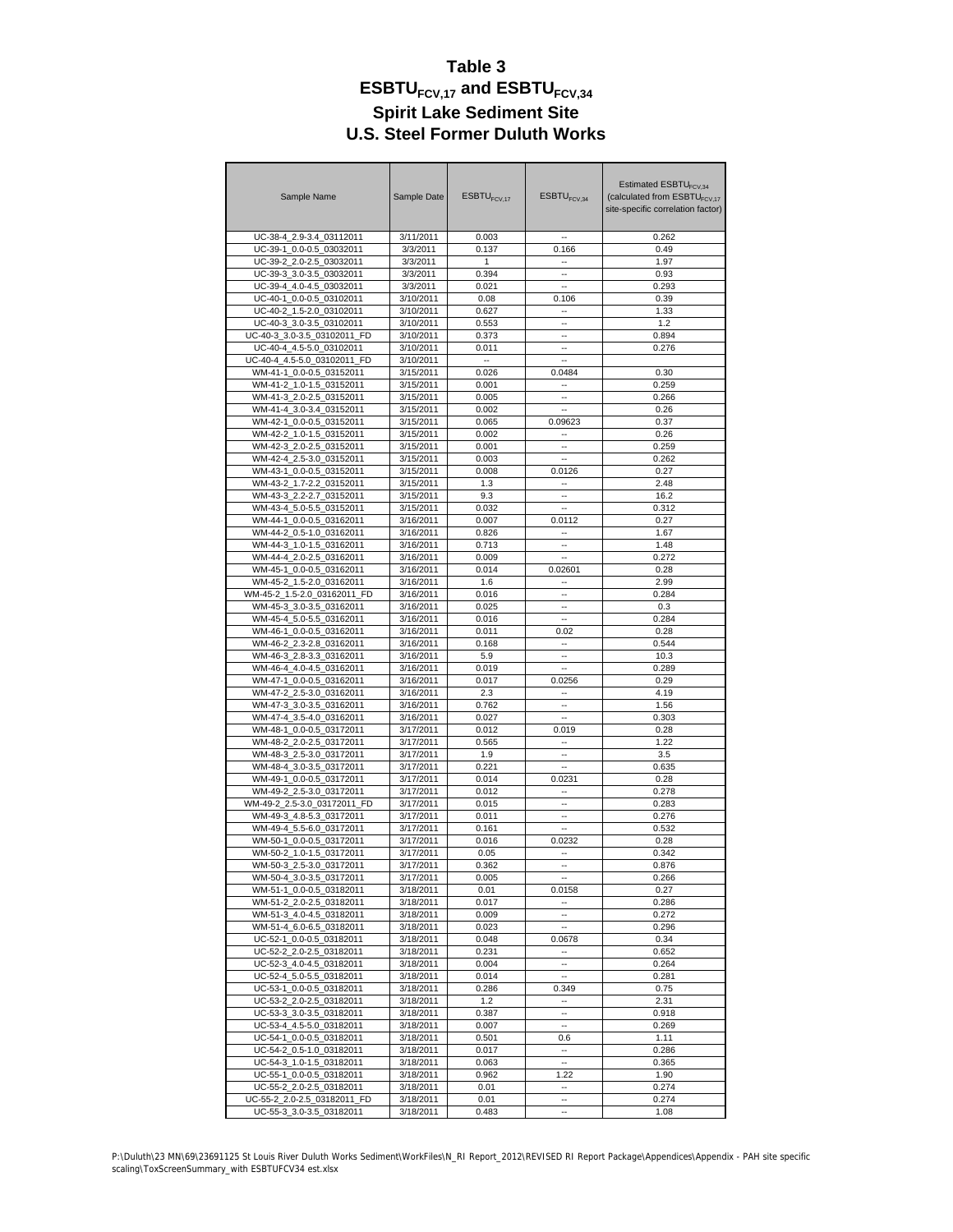| Sample Name                                          | Sample Date            | ESBTU <sub>FCV.17</sub> | ESBTU <sub>FCV.34</sub>           | Estimated ESBTU <sub>FCV34</sub><br>(calculated from ESBTU <sub>FCV.17</sub><br>site-specific correlation factor) |  |  |  |
|------------------------------------------------------|------------------------|-------------------------|-----------------------------------|-------------------------------------------------------------------------------------------------------------------|--|--|--|
| UC-55-4_4.0-4.5_03182011                             | 3/18/2011              | 0.001                   |                                   | 0.259                                                                                                             |  |  |  |
| UC-56-1 0.0-0.5 03192011                             | 3/19/2011              | 0.121                   | 0.158                             | 0.46                                                                                                              |  |  |  |
| UC-56-2_1.0-1.5_03192011                             | 3/19/2011              | 0.271                   | ۰.                                | 0.72                                                                                                              |  |  |  |
| UC-56-3 3.0-3.5 03192011                             | 3/19/2011              | 0.009                   |                                   | 0.272                                                                                                             |  |  |  |
| UC-56-4 3.9-4.4 03192011                             | 3/19/2011              | 0.003                   | $\sim$                            | 0.262                                                                                                             |  |  |  |
| UC-57-1_0.0-0.5_03192011                             | 3/19/2011              | 5                       | 6.1                               | 8.80                                                                                                              |  |  |  |
| UC-57-2 0.5-1.0 03192011                             | 3/19/2011              | 2.5                     |                                   | 4.53                                                                                                              |  |  |  |
| UC-57-3 1.5-2.0 03192011                             | 3/19/2011              | 0.453                   | ÷.                                | 1.03                                                                                                              |  |  |  |
| UC-57-4 2.0-2.5 03192011                             | 3/19/2011              | 0.004                   | ä.                                | 0.264                                                                                                             |  |  |  |
| WM-58-1_0.0-0.5_03192011                             | 3/19/2011              | 0.327                   | 0.954                             | 0.82                                                                                                              |  |  |  |
| WM-58-2 0.5-1.0 03192011                             | 3/19/2011              | 0.29                    | $\overline{a}$                    | 0.753                                                                                                             |  |  |  |
| WM-58-3 1.0-1.5 03192011                             | 3/19/2011              | 3.3                     | ۰.                                | 5.9                                                                                                               |  |  |  |
| WM-58-4 2.0-2.5 03192011                             | 3/19/2011              | 0.001                   |                                   | 0.259                                                                                                             |  |  |  |
| WM-59-1 0.0-0.5 03212011                             | 3/21/2011              | 0.068                   | 0.0667                            | 0.37                                                                                                              |  |  |  |
| WM-59-2 0.5-1.0 03212011                             | 3/21/2011              | 0.94                    | ۰.                                | 1.86                                                                                                              |  |  |  |
| WM-59-3 1.0-1.5 03212011                             | 3/21/2011              | 0.009                   |                                   | 0.272                                                                                                             |  |  |  |
| WM-59-4_1.5-2.0_03212011                             | 3/21/2011              | 0.002                   | Ξ.                                | 0.26                                                                                                              |  |  |  |
| WM-60-1 0.0-0.5 03212011                             | 3/21/2011              | 0.012                   | 0.0206                            | 0.28                                                                                                              |  |  |  |
| WM-60-2 0.5-1.0 03212011                             | 3/21/2011              | 0.007                   |                                   | 0.269                                                                                                             |  |  |  |
| WM-60-3_1.0-1.4_03212011                             | 3/21/2011              | 0.004                   | ٠.                                | 0.264                                                                                                             |  |  |  |
| WM-61-1 0.0-0.5 03212011                             | 3/21/2011              | 0.019                   | 0.0505                            | 0.29                                                                                                              |  |  |  |
| WM-61-1 0.0-0.5 03212011 FD                          | 3/21/2011              | 0.012                   | 0.0323                            | 0.28                                                                                                              |  |  |  |
| WM-61-2_1.0-1.5_03212011                             | 3/21/2011              | 0.006                   | ٠.                                | 0.267                                                                                                             |  |  |  |
| WM-61-3_1.5-2.0_03212011                             | 3/21/2011              | 0.014                   |                                   | 0.281                                                                                                             |  |  |  |
| WM-61-4 2.5-3.0 03212011                             | 3/21/2011              | 0.011                   | Ξ.                                | 0.276                                                                                                             |  |  |  |
| WM-62-1 0.0-0.5 03212011<br>WM-62-2 0.5-1.0 03212011 | 3/21/2011<br>3/21/2011 | 0.015<br>0.015          | 0.0251<br>$\overline{a}$          | 0.28                                                                                                              |  |  |  |
| WM-62-3_1.0-1.5_03212011                             | 3/21/2011              | 0.012                   | ٠.                                | 0.283<br>0.278                                                                                                    |  |  |  |
| WM-62-4 1.5-2.0 03212011                             | 3/21/2011              | 0.04                    |                                   | 0.325                                                                                                             |  |  |  |
| WM-63-1 0.0-0.5 03212011                             | 3/21/2011              | 0.48                    |                                   | 1.08                                                                                                              |  |  |  |
| WM-63-2_0.5-1.0_03212011                             | 3/21/2011              | 0.302                   | 0.947<br>$\overline{\phantom{a}}$ | 0.773                                                                                                             |  |  |  |
| WM-63-3 1.0-1.5 03212011                             | 3/21/2011              | 9.9                     |                                   | 17.2                                                                                                              |  |  |  |
| WM-63-4 1.8-2.2 03212011                             | 3/21/2011              | 0.029                   | $\sim$                            | 0.307                                                                                                             |  |  |  |
| WM-64-1 0.0-0.5 03102011                             | 3/10/2011              | 0.011                   | 0.0185                            | 0.28                                                                                                              |  |  |  |
| WM-64-2 1.0-1.5 03102011                             | 3/10/2011              | 0.107                   | 0.403                             | 0.44                                                                                                              |  |  |  |
| WM-64-3_2.0-2.5_03102011                             | 3/10/2011              | 9                       | 12.1                              | 15.64                                                                                                             |  |  |  |
| WM-64-4 3.0-3.5 03102011                             | 3/10/2011              | 0.004                   | 0.00664                           | 0.26                                                                                                              |  |  |  |
| WM-65-1 0.0-0.5 03212011                             | 3/21/2011              | 0.008                   | 0.0163                            | 0.27                                                                                                              |  |  |  |
| WM-65-2_1.0-1.5_03212011                             | 3/21/2011              | 0.132                   | $\overline{a}$                    | 0.483                                                                                                             |  |  |  |
| WM-65-3 2.0-2.5 03212011                             | 3/21/2011              | 7.5                     | ۰.                                | 13.1                                                                                                              |  |  |  |
| WM-65-4 3.0-3.5 03212011                             | 3/21/2011              | 0.006                   |                                   | 0.267                                                                                                             |  |  |  |
| WM-66-1_0.0-0.5_03222011                             | 3/22/2011              | 0.006                   | 0.0127                            | 0.27                                                                                                              |  |  |  |
| WM-66-2_1.0-1.5_03222011                             | 3/22/2011              | 0.015                   |                                   | 0.283                                                                                                             |  |  |  |
| WM-66-2 1.0-1.5 03222011 FD                          | 3/22/2011              | 0.009                   | ä.                                | 0.272                                                                                                             |  |  |  |
| WM-66-3_2.0-2.5_03222011                             | 3/22/2011              | 13.2                    | ٠.                                | 22.8                                                                                                              |  |  |  |
| WM-66-4 3.0-3.5 03222011                             | 3/22/2011              | 0.011                   |                                   | 0.276                                                                                                             |  |  |  |
| WM-67-1 0.0-0.5 03222011                             | 3/22/2011              | 0.007                   | 0.0118                            | 0.27                                                                                                              |  |  |  |
| WM-67-2_1.0-1.5_03222011                             | 3/22/2011              | 0.006                   | ٠.                                | 0.267                                                                                                             |  |  |  |
| WM-67-3_2.5-3.0_03222011                             | 3/22/2011              | 2.4                     |                                   | 4.36                                                                                                              |  |  |  |
| WM-67-4 3.1-3.5 03222011                             | 3/22/2011              | 1.1                     | Ξ.                                | 2.14                                                                                                              |  |  |  |
| WM-68-1_0.0-0.5_03232011                             | 3/23/2011              | 0.013                   | 0.0215                            | 0.28                                                                                                              |  |  |  |
| WM-68-2_0.5-1.0_03232011                             | 3/23/2011              | 0.007                   |                                   | 0.269                                                                                                             |  |  |  |
| WM-68-3_1.0-1.4_03232011                             | 3/23/2011              | 0.005                   | $\overline{\phantom{a}}$          | 0.266                                                                                                             |  |  |  |
| WM-69-1_0.0-0.5_03232011                             | 3/23/2011              | 0.008                   | 0.014                             | 0.27                                                                                                              |  |  |  |
| WM-69-2_0.5-1.0_03232011                             | 3/23/2011              | 0.02                    |                                   | 0.291                                                                                                             |  |  |  |
| WM-69-3_1.0-1.5_03232011                             | 3/23/2011              | 0.759                   | $\overline{\phantom{a}}$          | 1.55                                                                                                              |  |  |  |
| WM-69-4 1.5-2.0 03232011                             | 3/23/2011              | 0.374                   |                                   | 0.896                                                                                                             |  |  |  |
| WM-70-1 0.0-0.5 03232011                             | 3/23/2011              | 0.01                    | 0.0169                            | 0.27                                                                                                              |  |  |  |
| WM-70-2 2.0-2.5 03232011                             | 3/23/2011              | 0.179                   | $\overline{\phantom{a}}$          | 0.563                                                                                                             |  |  |  |
| WM-70-2 2.0-2.5 03232011 FD                          | 3/23/2011              | 0.121                   |                                   | 0.464                                                                                                             |  |  |  |
| WM-70-3_2.5-3.0_03232011                             | 3/23/2011              | 7.4                     |                                   | 12.9                                                                                                              |  |  |  |
| WM-70-4_3.0-3.5_03232011                             | 3/23/2011              | 0.041                   | ۰.                                | 0.327                                                                                                             |  |  |  |
| WM-71-1_0.0-0.5_03232011                             | 3/23/2011              | 0.045                   | 0.0949                            | 0.33                                                                                                              |  |  |  |
| WM-71-2_1.0-1.5_03232011                             | 3/23/2011              | 75.5                    | $\overline{\phantom{a}}$          | 129                                                                                                               |  |  |  |
| WM-71-3_2.0-2.5_03232011                             | 3/23/2011              | 0.033                   | ۰.                                | 0.313                                                                                                             |  |  |  |
| WM-71-4_3.0-3.5_03232011                             | 3/23/2011              | 0.304                   |                                   | 0.777                                                                                                             |  |  |  |
| WM-72-1 0.0-0.5 03232011                             | 3/23/2011              | 0.543                   | 0.873                             | 1.18                                                                                                              |  |  |  |
| WM-72-2_1.0-1.5_03232011                             | 3/23/2011              | 0.007                   |                                   | 0.269                                                                                                             |  |  |  |
| WM-72-3 2.0-2.5 03232011                             | 3/23/2011              | 0.061                   | $\mathbf{u}$                      | 0.361                                                                                                             |  |  |  |
| WM-72-4_3.0-3.5_03232011                             | 3/23/2011              | 0.048                   | $\overline{\phantom{a}}$          | 0.339                                                                                                             |  |  |  |
| WM-73-1_0.0-0.5_03242011<br>WM-73-2 0.5-1.0 03242011 | 3/24/2011<br>3/24/2011 | 0.092<br>1.8            | 0.229<br>$\overline{\phantom{a}}$ | 0.41<br>3.33                                                                                                      |  |  |  |
|                                                      |                        |                         |                                   |                                                                                                                   |  |  |  |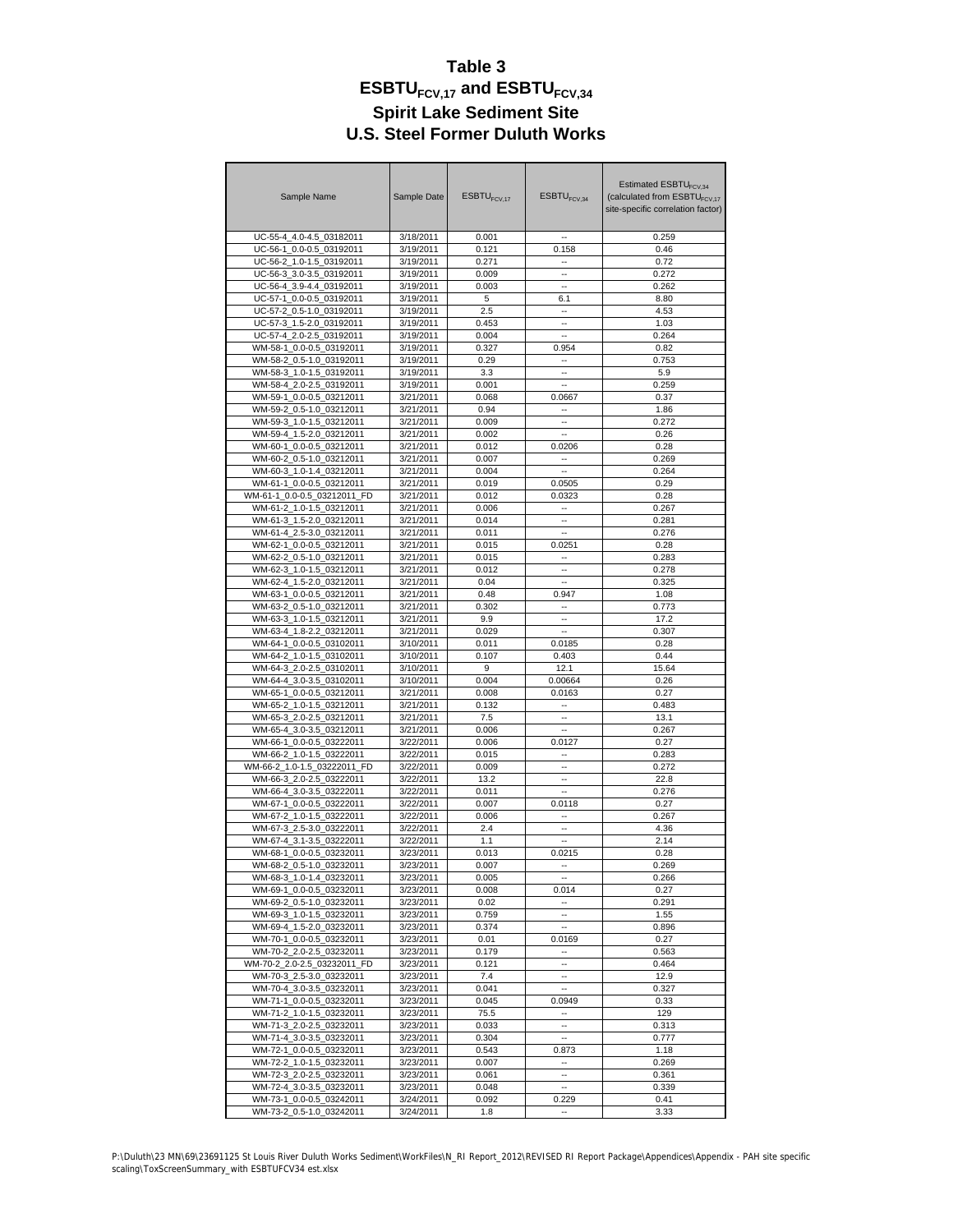| Sample Name                 | Sample Date | $ESBTU$ <sub>FCV 17</sub> | ESBTU <sub>FCV,34</sub> | Estimated ESBTU <sub>FCV34</sub><br>(calculated from ESBTU <sub>FCV.17</sub><br>site-specific correlation factor) |  |  |  |
|-----------------------------|-------------|---------------------------|-------------------------|-------------------------------------------------------------------------------------------------------------------|--|--|--|
| WM-73-3_1.0-1.5_03242011    | 3/24/2011   | 0.057                     |                         | 0.354                                                                                                             |  |  |  |
| WM-73-4 1.5-2.0 03242011    | 3/24/2011   | 0.006                     | ä.                      | 0.267                                                                                                             |  |  |  |
| WM-74-1 0.0-0.5 03242011    | 3/24/2011   | 0.016                     | 0.0259                  | 0.28                                                                                                              |  |  |  |
| WM-74-2 2.5-3.0 03242011    | 3/24/2011   | 0.048                     |                         | 0.339                                                                                                             |  |  |  |
| WM-74-3 3.0-3.5 03242011    | 3/24/2011   | 9.1                       | ÷.                      | 15.8                                                                                                              |  |  |  |
| WM-74-4 4.0-4.5 03242011    | 3/24/2011   | 0.065                     | ۰.                      | 0.368                                                                                                             |  |  |  |
| UC-75-1_0.0-0.5_06082011    | 6/8/2011    | 15                        |                         | 25.89                                                                                                             |  |  |  |
| UC-75-2 0.5-1.0 06082011    | 6/8/2011    | 24.3                      | 16.9                    | 41.79                                                                                                             |  |  |  |
| UC-75-3 1.0-1.5 06082011    |             |                           | 27.3                    |                                                                                                                   |  |  |  |
|                             | 6/8/2011    | 4.1                       | 4.73                    | 7.26                                                                                                              |  |  |  |
| UC-75-4 1.5-2.0 06082011    | 6/8/2011    | 1.6                       | 1.82                    | 2.99                                                                                                              |  |  |  |
| UC-76-1_0.0-0.5_06082011    | 6/8/2011    | 5.2                       | 6.13                    | 9.14                                                                                                              |  |  |  |
| UC-76-2 0.5-1.0 06082011    | 6/8/2011    | 1.5                       | ۰.                      | 2.82                                                                                                              |  |  |  |
| UC-76-3 1.0-1.5 06082011    | 6/8/2011    | 0.494                     | $\sim$                  | 1.1                                                                                                               |  |  |  |
| UC-77-1_0.0-0.5_06092011    | 6/9/2011    | 1.3                       | 1.45                    | 2.48                                                                                                              |  |  |  |
| UC-77-2 0.5-1.0 06092011    | 6/9/2011    | 0.157                     | 0.185                   | 0.53                                                                                                              |  |  |  |
| UC-77-3 1.0-1.5 06092011    | 6/9/2011    | 9.7                       | 10.8                    | 16.83                                                                                                             |  |  |  |
| UC-78-1 0.0-0.5 06092011    | 6/9/2011    | 1.6                       | 1.91                    | 2.99                                                                                                              |  |  |  |
| UC-78-2_0.5-1.0_06092011    | 6/9/2011    | 2.9                       | $\sim$                  | 5.21                                                                                                              |  |  |  |
| UC-78-3 1.0-1.7 06092011    | 6/9/2011    | 3.8                       | ä.                      | 6.75                                                                                                              |  |  |  |
| UC-79-1 0.0-0.5 06092011    | 6/9/2011    | $\overline{7}$            | 7.82                    | 12.22                                                                                                             |  |  |  |
| UC-79-2 0.5-1.0 06092011    | 6/9/2011    | 1.7                       | $\sim$                  | 3.16                                                                                                              |  |  |  |
| UC-80-1 0.0-0.5 06102011    | 6/10/2011   | 7.3                       | 8.37                    | 12.73                                                                                                             |  |  |  |
| UC-80-1 0.0-0.5 06102011 FD | 6/10/2011   | 8.6                       | $\overline{a}$          | 15                                                                                                                |  |  |  |
| UC-80-2 0.5-1.3 06102011    | 6/10/2011   | 2.2                       | ä.                      | 4.02                                                                                                              |  |  |  |
| UC-81-1_0.0-0.5_06102011    | 6/10/2011   | 5.1                       | 5.91                    | 8.97                                                                                                              |  |  |  |
| UC-81-2 0.5-1.0 06102011    | 6/10/2011   | 41.3                      | 44.7                    | 70.84                                                                                                             |  |  |  |
| UC-81-3 1.0-1.5 06102011    | 6/10/2011   | 26.5                      | 28.6                    | 45.55                                                                                                             |  |  |  |
| UC-82-1 0.0-0.5 06102011    | 6/10/2011   | 43.3                      | 47.1                    | 74.26                                                                                                             |  |  |  |
| UC-82-2 1.0-1.5 06102011    | 6/10/2011   | 123                       |                         | 210                                                                                                               |  |  |  |
| UC-82-3 2.0-2.5 06102011    | 6/10/2011   | 1.6                       | Ξ.                      | 2.99                                                                                                              |  |  |  |
| UC-82-4 2.9-3.4 06102011    | 6/10/2011   | 22.7                      | $\overline{a}$          | 39.1                                                                                                              |  |  |  |
| UC-83-1_0.0-0.5_06132011    | 6/13/2011   | 5.8                       | 6.48                    | 10.17                                                                                                             |  |  |  |
| UC-83-2 0.5-1.0 06132011    | 6/13/2011   | 4.4                       | $\overline{a}$          | 7.78                                                                                                              |  |  |  |
| UC-83-3 1.0-1.5 06132011    | 6/13/2011   | 1.9                       | ۰.                      | 3.5                                                                                                               |  |  |  |
| UC-83-4 2.0-2.5 06132011    | 6/13/2011   | 4.8                       | $\overline{a}$          | 8.46                                                                                                              |  |  |  |
| WM-84-1_0.0-0.5_06132011    | 6/13/2011   | 1.8                       | 4.07                    | 3.33                                                                                                              |  |  |  |
| WM-84-2 0.5-1.0 06132011    | 6/13/2011   | 5.9                       | 7.93                    | 10.34                                                                                                             |  |  |  |
| WM-84-2 0.5-1.0 06132011 FD |             | 11.8                      |                         |                                                                                                                   |  |  |  |
|                             | 6/13/2011   |                           | 16.1                    | 20.42                                                                                                             |  |  |  |
| WM-84-3_1.0-1.5_06132011    | 6/13/2011   | 30.4                      | 36.3                    | 52.21                                                                                                             |  |  |  |
| WM-85-1 0.0-0.5 06132011    | 6/13/2011   | 0.027                     | 0.052                   | 0.30                                                                                                              |  |  |  |
| WM-85-2 1.0-1.5 06132011    | 6/13/2011   | 0.002                     | ä.                      | 0.26                                                                                                              |  |  |  |
| WM-85-3_2.0-2.5_06132011    | 6/13/2011   | 0.004                     | ٠.                      | 0.264                                                                                                             |  |  |  |
| WM-85-4_2.9-3.4_06132011    | 6/13/2011   | 0.013                     |                         | 0.279                                                                                                             |  |  |  |
| WM-86-1 0.0-0.5 06152011    | 6/15/2011   | 1.3                       | 1.66                    | 2.48                                                                                                              |  |  |  |
| WM-86-2_0.5-1.0_06152011    | 6/15/2011   | 0.005                     | $\overline{a}$          | 0.266                                                                                                             |  |  |  |
| WM-86-3 1.0-1.5 06152011    | 6/15/2011   | 0.001                     |                         | 0.259                                                                                                             |  |  |  |
| WM-87-1_0.0-0.5_06152011    | 6/15/2011   | 0.004                     | 0.00724                 | 0.26                                                                                                              |  |  |  |
| WM-87-2 0.5-1.0 06152011    | 6/15/2011   | 0.002                     |                         | 0.26                                                                                                              |  |  |  |
| WM-88-1 0.0-0.5 11152011    | 11/15/2011  | 0.005                     | 0.00784                 | 0.27                                                                                                              |  |  |  |
| WM-88-2 2.0-2.5 11152011    | 11/15/2011  | 0.014                     | 0.0315                  | 0.28                                                                                                              |  |  |  |
| WM-88-2 2.0-2.5 11152011 FD | 11/15/2011  | 0.021                     | 0.0596                  | 0.29                                                                                                              |  |  |  |
| WM-88-3_3.25-3.75_11152011  | 11/15/2011  | 0.258                     | 0.379                   | 0.70                                                                                                              |  |  |  |
| WM-88-4_4.0-4.5_11152011    | 11/15/2011  | 0.121                     | 0.176                   | 0.46                                                                                                              |  |  |  |
| WM-89-1 0.0-0.5 11152011    | 11/15/2011  | 0.004                     | 0.0059                  | 0.26                                                                                                              |  |  |  |
| WM-89-2 2.0-2.5 11152011    | 11/15/2011  | 0.016                     |                         | 0.284                                                                                                             |  |  |  |
| WM-89-3 3.5-4.0 11152011    | 11/15/2011  | 0.637                     |                         | 1.35                                                                                                              |  |  |  |
| WM-89-4_5.0-5.5_11152011    | 11/15/2011  | 0.002                     |                         | 0.26                                                                                                              |  |  |  |
| UC-90-1_0.0-0.5_11162011    | 11/16/2011  | 0.024                     | 0.0304                  | 0.30                                                                                                              |  |  |  |
| UC-90-2_0.5-1.0_11162011    | 11/16/2011  | 0.026                     | 0.0343                  | 0.30                                                                                                              |  |  |  |
| UC-90-3_2.0-2.5_11162011    | 11/16/2011  | 0.005                     | 0.0127                  | 0.27                                                                                                              |  |  |  |
| UC-90-4_3.0-3.5_11162011    | 11/16/2011  | 0.003                     | 0.011                   | 0.26                                                                                                              |  |  |  |
| UC-91-1_0.0-0.5_11162011    | 11/16/2011  | 0.005                     | 0.00704                 | 0.27                                                                                                              |  |  |  |
| UC-91-2_2.5-3.0_11162011    | 11/16/2011  | 0.086                     | $\mathbf{u}$            | 0.404                                                                                                             |  |  |  |
| UC-91-3_4.0-4.5_11162011    | 11/16/2011  | 0.637                     | ۰.                      | 1.35                                                                                                              |  |  |  |
| UC-91-4_5.0-5.5_11162011    | 11/16/2011  | 0.022                     | ۰.                      | 0.295                                                                                                             |  |  |  |
| UC-96-1_0.0-0.5_11012011    | 11/1/2011   | 2.4                       | 2.76                    | 4.36                                                                                                              |  |  |  |
| UC-96-2_5.0-7.5_11022011    | 11/2/2011   | 40.3                      | ۰.                      | 69.1                                                                                                              |  |  |  |
| UC-96-3_7.5-10.0_11022011   | 11/2/2011   | 2.5                       |                         | 4.53                                                                                                              |  |  |  |
| UC-96-4_10.0-12.5_11022011  | 11/2/2011   | 0.247                     | --                      | 0.679                                                                                                             |  |  |  |
| UC-97-1_0.0-2.5_11022011    | 11/2/2011   | 26.7                      | 29.5                    | 45.89                                                                                                             |  |  |  |
| UC-97-2_5.0-7.5_11022011    | 11/2/2011   | 6.8                       | 7.94                    | 11.88                                                                                                             |  |  |  |
| UC-97-3_7.5-10.0_11022011   | 11/2/2011   | 0.357                     | 0.417                   | 0.87                                                                                                              |  |  |  |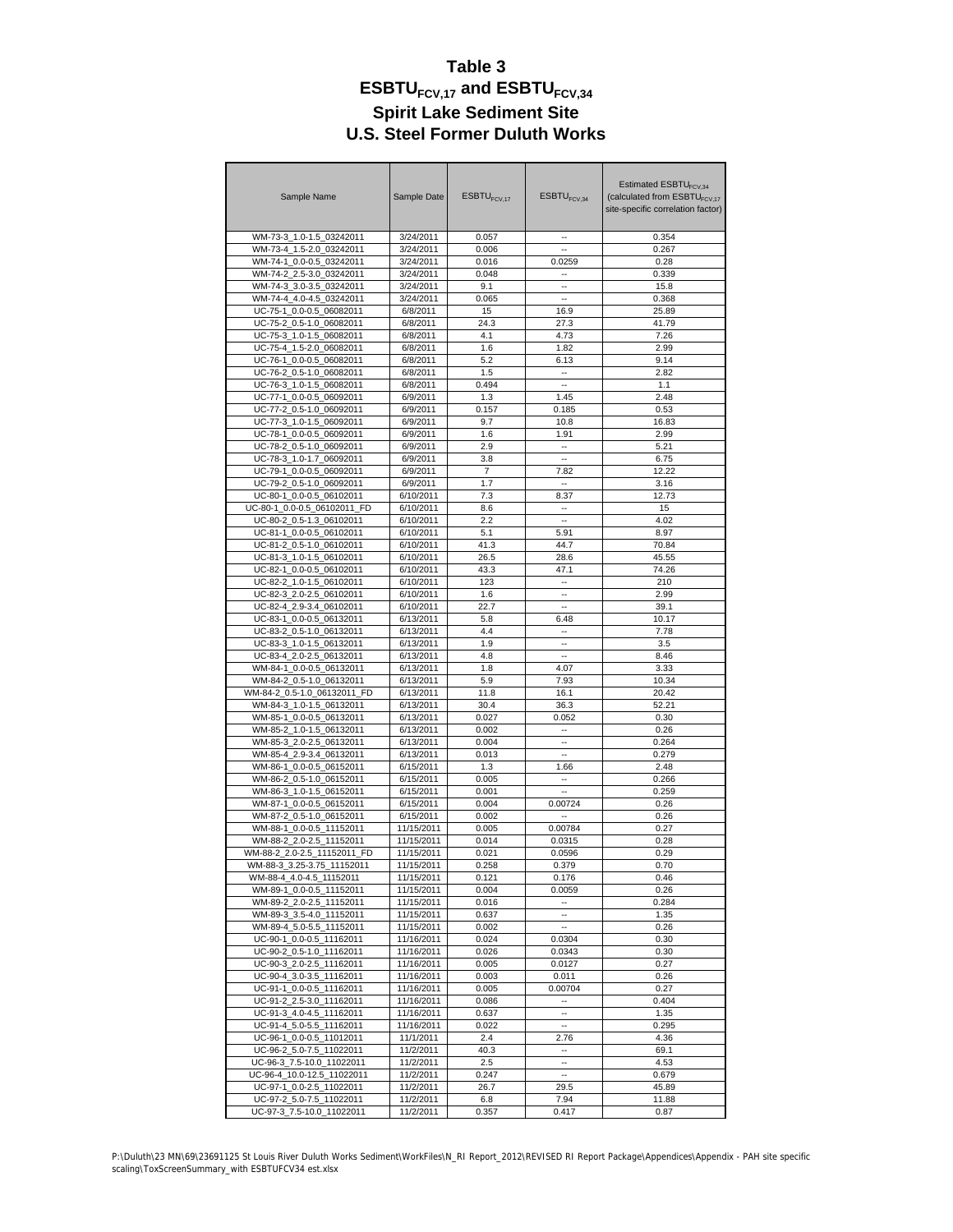| Sample Name                    | Sample Date | $ESBTU$ <sub>FCV 17</sub> | $ESBTU$ <sub>FCV 34</sub> | Estimated ESBTU <sub>FCV34</sub><br>(calculated from ESBTU <sub>FCV 17</sub><br>site-specific correlation factor) |
|--------------------------------|-------------|---------------------------|---------------------------|-------------------------------------------------------------------------------------------------------------------|
| UC-97-4 15.0-17.5 11022011     | 11/2/2011   | 0.035                     | 0.0743                    | 0.32                                                                                                              |
| WM-101-1 0.0-1.0 11162011      | 11/16/2011  | 0.051                     | 0.199                     | 0.34                                                                                                              |
| WM-101-2 5.0-7.5 11162011      | 11/16/2011  | 0.026                     | 0.0899                    | 0.30                                                                                                              |
| WM-101-3 15.0-17.5 11162011    | 11/16/2011  | 0.004                     | 0.00746                   | 0.26                                                                                                              |
| WM-101-4 20.0-22.5 11162011    | 11/16/2011  | 0.003                     | 0.00574                   | 0.26                                                                                                              |
| WM-102-1 0.0-2.5 11162011      | 11/16/2011  | 0.034                     | 0.0454                    | 0.32                                                                                                              |
| WM-102-2 2.5-5.0 11162011      | 11/16/2011  | 0.539                     | --                        | 1.18                                                                                                              |
| WM-102-2 2.5-5.0 11162011 FD   | 11/16/2011  | 0.056                     | --                        | 0.353                                                                                                             |
| WM-102-3 15.0-17.5 11162011    | 11/16/2011  | 0.086                     | $-$                       | 0.404                                                                                                             |
| WM-102-3 15.0-17.5 11162011 FD | 11/16/2011  | 0.03                      | --                        | 0.308                                                                                                             |
| WM-102-4 27.5-30.0 11162011    | 11/16/2011  | 0.11                      | --                        | 0.445                                                                                                             |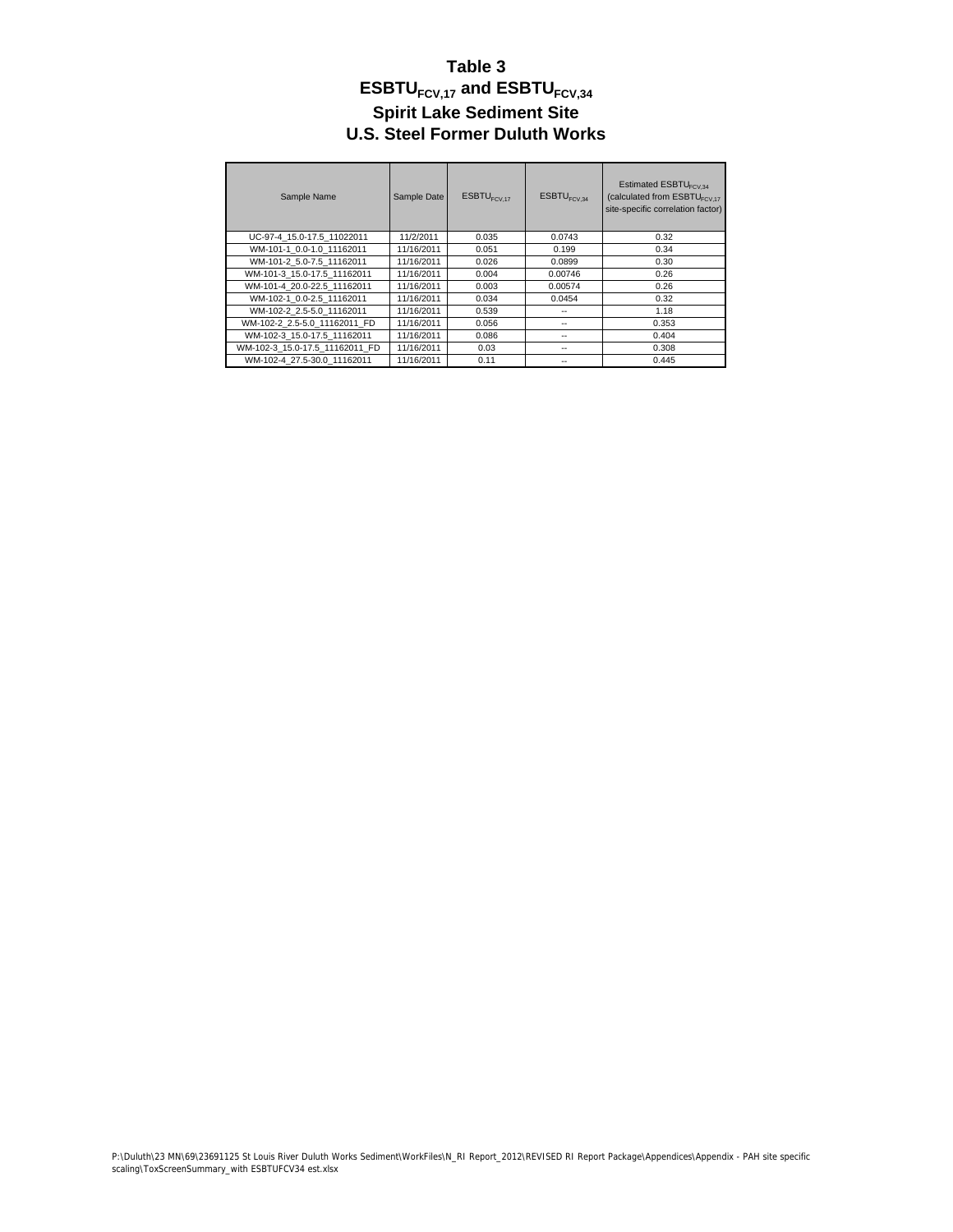

**Spirit Lake Sediment Site U.S. Steel Former Duluth Works**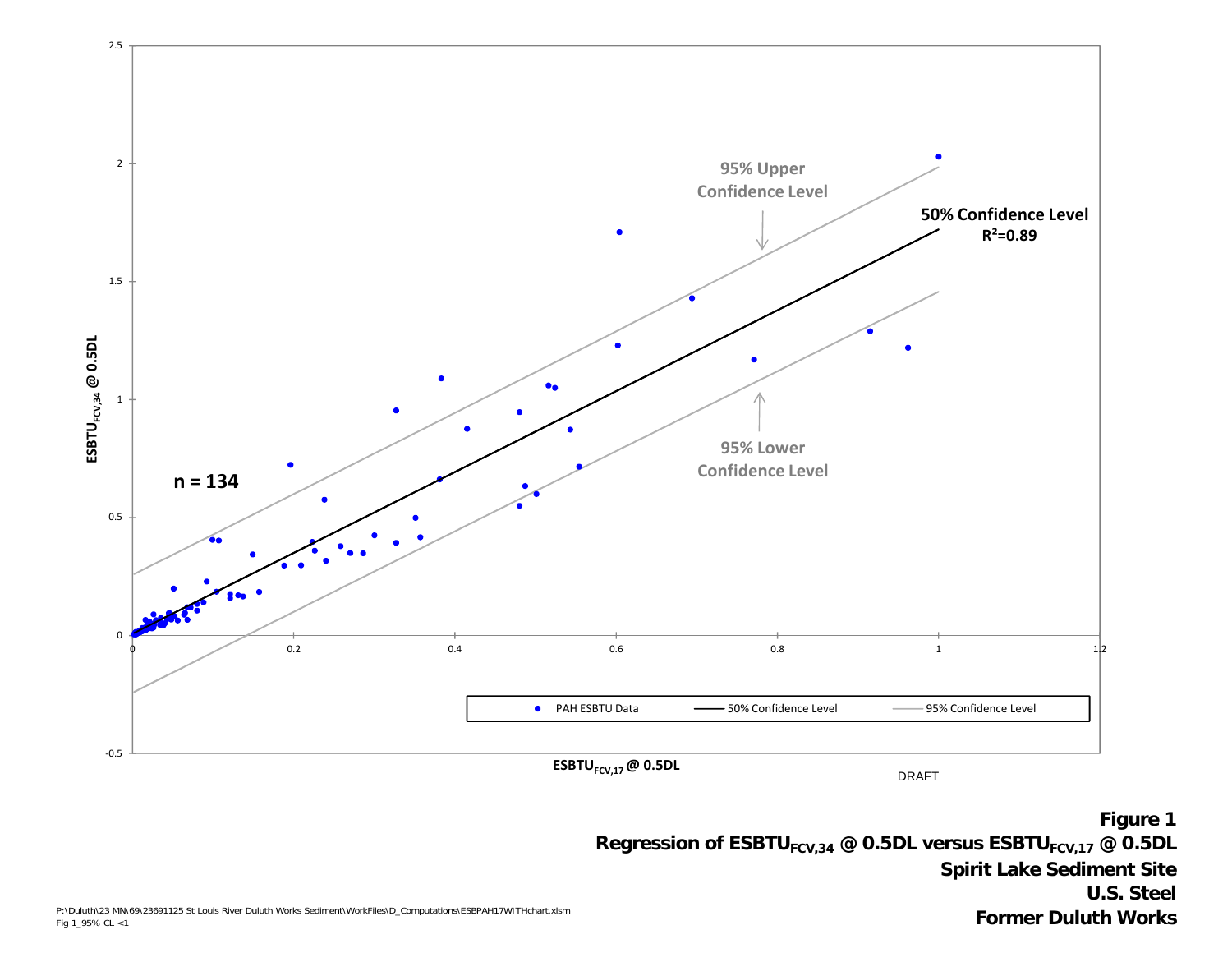

#### Example calculations used for the Spirit Lake Sediment Site, Former U.S. Steel Duluth Works

\*\* Notes: 1). The calculations were performed on raw database files and therefore use a combination of output fields to perform the calculations. Each worksheet within this workbook provides a summary and example of the data sets for sample UC-23-2\_1.5-2.0\_03022011. An excerpt from the final data summary presenting the Toxicity Screening Values is shown below.

## Table 13 Sediment Toxicity Screening Calculation Summary<br>Spirit Lake Sediment Site<br>U.S. Steel Former Duluth Works Site

|                            |             |          |        | <b>MPCA Guidance</b><br><b>PEC-Q PCBs</b><br><b>PEC-O Total</b><br><b>Mean PEC-Q</b><br>Mean PEC-Q<br>PAH13 @0.5DL<br><b>Metals</b><br>@ ODL<br><b>Total</b> |      |      |      | <b>EPA Guidance</b><br><b>ESB Tufcy</b><br>PAH34 @<br>0.5DL | <b>Carbon Ratio</b><br><b>Black</b><br>Carbon/TOC<br>(%) |      |
|----------------------------|-------------|----------|--------|--------------------------------------------------------------------------------------------------------------------------------------------------------------|------|------|------|-------------------------------------------------------------|----------------------------------------------------------|------|
|                            |             |          | Sample |                                                                                                                                                              |      |      |      |                                                             | (umol/g oc)                                              |      |
|                            |             | Analysis | Type   |                                                                                                                                                              |      |      |      |                                                             |                                                          |      |
| Sys Sample Code            | Sample Date | Location | Code   |                                                                                                                                                              |      |      |      |                                                             |                                                          |      |
| UC-23-1_0.0-0.5_03022011   | 03/02/2011  | LB.      | N      | 1.25                                                                                                                                                         | 0.22 |      | 0.49 | 2.03                                                        | $-247$                                                   | 29.1 |
| UC-23-2_1.5-2.0_03022011   | 03/02/2011  | LB.      | N      | 5.18                                                                                                                                                         | 0.66 | 0.02 | 1.95 | 7.33                                                        | $-26.7$                                                  | 44.8 |
| UC-23-3 2.5-3.0 03022011   | 03/02/2011  | LB       | N      | 0.953                                                                                                                                                        | 0.93 | 0    | 0.63 | 1.43                                                        | $-50.7$                                                  | 42.2 |
| UC-23-4 3.75-4.25 03022011 | 03/02/2011  | LВ       |        | 0.0128                                                                                                                                                       | 0.11 |      | 0.04 | 0.119                                                       | $-157$                                                   | 29.4 |

2). With the exception of PCBs and DioxinFurans, all calculations used non-detect (censored values) scaled to 0.5 of the laboratory reporting limit. In the example below, notice that the detect\_flag is "N" and the report result limit is 0.0078; but the report result value field (scaled to 1/2 @ 0.0039) was used.

|                          |                  | sample |                 |            |           |               |                             |          |                |                                                                    |        |            |              |
|--------------------------|------------------|--------|-----------------|------------|-----------|---------------|-----------------------------|----------|----------------|--------------------------------------------------------------------|--------|------------|--------------|
|                          |                  | _type_ | start end depth |            | matrix    |               |                             |          |                | report result report result report result report result reportable |        |            |              |
| sys sample code          | sample date code |        | depth           | depth unit | code      | cas m         | chemical name               | text     | value          | unit                                                               | limit  | result     | detect flag  |
| UC-90-1 0.0-0.5 11162011 | 11/16/2011 N     |        | 0               | $0.5$ ft   | <b>SD</b> | 83-32-9       | Acenaphthene                | < 0.0039 | $0.0039$ mg/kg |                                                                    | 0.0078 | Yes        |              |
| UC-90-1 0.0-0.5 11162011 | 11/16/2011 N     |        | $\mathbf{0}$    | $0.5$ ft   | <b>SD</b> | 208-96-8      | <b>Executation invicine</b> | 0.015    |                | <b>U.UT5 MO/KG</b>                                                 | 0.0078 | <b>Yes</b> |              |
| UC-90-1 0.0-0.5 11162011 | 11/16/2011 N     |        | $\Omega$        | $0.5$ ft   | <b>SD</b> | 120-12-7      | Anthracene                  | 0.018    |                | $0.018$ mg/kg                                                      | 0.0078 | Yes        |              |
| UC-90-1 0.0-0.5 11162011 | 11/16/2011 N     |        | $\mathbf{O}$    | $0.5$ ft   | <b>SD</b> | 56-55-3       | Benzo(a)anthracene          | 0.06     |                | $0.06$ mg/kg                                                       | 0.0078 | Yes        |              |
| UC-90-1 0.0-0.5 11162011 | 11/16/2011 N     |        | $\mathbf{0}$    | $0.5$ ft   | <b>SD</b> | 50-32-8       | Benzo(a)pyrene              | 0.072    |                | $0.072$ ma/ka                                                      | 0.0078 | Yes        |              |
| UC-90-1 0.0-0.5 11162011 | 11/16/2011 N     |        | $\Omega$        | $0.5$ ft   | <b>SD</b> | 218-01-9      | Chrysene                    | 0.062    |                | $0.062$ mg/kg                                                      | 0.0078 | Yes        |              |
| UC-90-1 0.0-0.5 11162011 | 11/16/2011 N     |        | $\mathbf{O}$    | $0.5$ ft   | <b>SD</b> | 206-44-0      | Fluoranthene                | 0.075    |                | $0.075$ mg/kg                                                      | 0.016  | Yes        |              |
| UC-90-1 0.0-0.5 11162011 | 11/16/2011 N     |        | $\mathbf{0}$    | $0.5$ ft   | <b>SD</b> | 86-73-7       | Fluorene                    | 0.0094   | $0.0094$ ma/ka |                                                                    | 0.0078 | Yes        |              |
| UC-90-1 0.0-0.5 11162011 | 11/16/2011 N     |        | $\Omega$        | $0.5$ ft   | <b>SD</b> | $91 - 20 - 3$ | Naphthalene                 | 0.13     |                | $0.13$ mg/kg                                                       | 0.0078 | Yes        |              |
| UC-90-1 0.0-0.5 11162011 | 11/16/2011 N     |        | $\mathbf{a}$    | $0.5$ ft   | <b>SD</b> | 85-01-8       | Phenanthrene                | 0.028    |                | $0.028$ ma/kg                                                      | 0.0078 | Yes        |              |
| UC-90-1 0.0-0.5 11162011 | 11/16/2011 N     |        | $\mathbf{0}$    | $0.5$ ft   | <b>SD</b> | 129-00-0      | Pyrene                      | 0.076    |                | $0.076$ mg/kg                                                      | 0.0078 | Yes        | $\checkmark$ |
| UC-90-1 0.0-0.5 11162011 | 11/16/2011 N     |        | $\mathbf{0}$    | $0.5$ ft   | <b>SD</b> | 91-57-6       | 2-Methylnaphthalene         | 0.0095   | $0.0095$ mg/kg |                                                                    | 0.0078 | Yes        |              |
| UC-90-1 0.0-0.5 11162011 | 11/16/2011 N     |        | $\mathbf{0}$    | $0.5$ ft   | SD.       | 53-70-3       | Dibenz(a,h)anthracene       | 0.014    |                | $0.014$ ma/ka                                                      | 0.0078 | Yes        |              |

All concentrations expressed as mg/kg except for the dioxin/furan data. Formulas are shown below and on each individual worksheet.

∑Individual Metal Concentrat ion

 $\frac{\sum$  Individual Metal Concentration /<br>Mean PEC – Q Metals =  $\frac{\left(\frac{\partial T}{\partial t}\right)^{1}}{8(n \text{ of metals analyzed per guidance})}$  $-Q$  Metals =

 $\emph{Mean PEC}-Q\emph{PAHs}_{13} = \frac{\sum \emph{PAHs}_{13}}{\text{Level IISQT Value (23)}}$ 

 $Mean\ PEC-QPCBs = \frac{\sum PCBs}{Level\ IISQT\ Value(0.68)}$ 

 $\begin{aligned} \textit{USEPA} \ \textit{ESB}_{34} \ \ \textit{Tu} \ \ \textit{FCV} = \sum \frac{\textit{Individual} \ \ \textit{PAH/S}}{\textit{ESB} \ \ \textit{FCV} \ \ \textit{Value}} \ \ \ \textit{1,000,000} \ \ \textit{(Unit Cor Factor)} \end{aligned}$ 

X (Each Metal Concentrat ion / Molecular Wt.)− ( Sulfide Concentrat ion / Molecular Wt<br>TOC (as decimal)  $\text{USEPAES}(AVS) \text{Meta/s} = \frac{\sum (\text{Each Metal Concentrat ion} / \text{Molecular Wt.}) - (Sultide Concentrat ion} / \text{Molecular Wt.})}{\sum_{\text{TOS}} (N_{\text{A}} + N_{\text{A}})}$  $-\frac{\sum ($  Molecular Wt.)  $\frac{1}{2}$  /Molecular Wt.

\*\*TOC For ESB calculations samples with a TOC value >12% were calculated using the substituted 12% equivalent. Samples below 0.2% TOC were removed from the dataset.

 $TEQ_{DF}$  WHO<sub>XX</sub> =  $\sum$  (Individual Congener \*  $TEF_{DF}$ )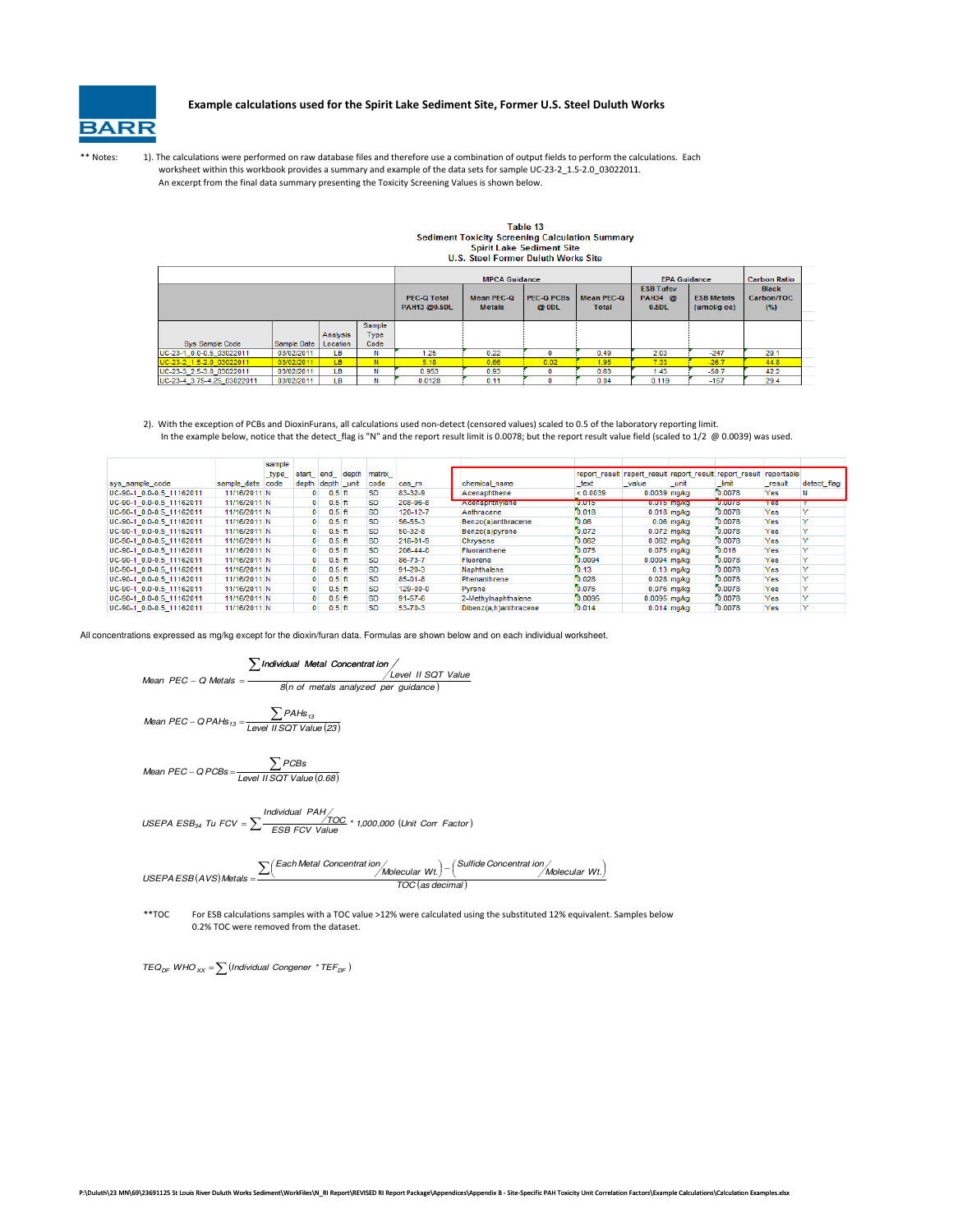|                      |                   |                                        |                          | sample 1      |       |                 |                                                                       |            |                                      |       |                     |               |      |             |           |              |                        |
|----------------------|-------------------|----------------------------------------|--------------------------|---------------|-------|-----------------|-----------------------------------------------------------------------|------------|--------------------------------------|-------|---------------------|---------------|------|-------------|-----------|--------------|------------------------|
|                      |                   | ype_cod start_ end_d depth_u matrix co |                          |               |       |                 | report result report result report result report result reportable re |            |                                      |       |                     | interpreted q |      |             |           |              |                        |
| action level code    | action level unit |                                        | sys sample code          | sample date e | depth | epth<br>nit     | de                                                                    | cas rn     | chemical name                        | _text | value<br>$\_$ unit  | limit         | sult | detect flag | ualifiers | validated yn | Result/SQT Example:    |
| MN SED MPCA LVL2 SQT | 0.089             | mg/kg                                  | UC-23-2 1.5-2.0 03022011 | 3/2/2011 N    | 1.5   | 2 ft            |                                                                       | 83-32-9    | Acenaphthene                         | 1.3   | 1.3 mg/kg           | 0.38          |      |             |           |              | 14.6067416             |
| MN SED MPCA LVL2 SQT | 0.13              | mg/kg                                  | UC-23-2 1.5-2.0 03022011 | 3/2/2011 N    | 1.5   | 2 <sub>ft</sub> | <b>SD</b>                                                             | 208-96-8   | Acenaphthylene                       | 1.5   | $1.5 \text{ mg/kg}$ | 0.38          |      |             |           |              | 11.5384615             |
| MN SED MPCA LVL2 SQT | 0.85              | mg/kg                                  | UC-23-2 1.5-2.0 03022011 | 3/2/2011 N    | 1.5   | 2 <sub>ft</sub> | SD                                                                    | 120-12-7   | Anthracene                           | 8.5   | 8.5 mg/kg           | 3.8           |      |             |           |              |                        |
| MN SED MPCA LVL2 SQT | 1.1               | mg/kg                                  | UC-23-2 1.5-2.0 03022011 | 3/2/2011 N    | 1.5   | 2 <sub>ft</sub> | SD                                                                    | 56-55-3    | Benzo(a)anthracene                   | 13    | 13 $mg/kg$          | 3.8           |      |             |           |              | 11.8181818             |
| MN SED MPCA LVL2 SQT | 1.5               | mg/kg                                  | UC-23-2 1.5-2.0 03022011 | 3/2/2011 N    | 1.5   | 2 <sub>ft</sub> |                                                                       | 50-32-8    | Benzo(a)pyrene                       | 5.5   | 5.5 mg/kg           | 0.38          |      |             |           |              | 3.66666667<br>18217391 |
| MN SED MPCA LVL2 SQT | 1.3               | mg/kg                                  | UC-23-2 1.5-2.0 03022011 | 3/2/2011 N    | 1.5   | 2 <sub>th</sub> | <b>SD</b>                                                             | 218-01-9   | Chrysene                             |       | 12 mg/kg            | 3.8           |      |             |           |              | 9.23076923             |
| MN SED MPCA LVL2 SQT | 2.2               | mg/kg                                  | UC-23-2 1.5-2.0 03022011 | 3/2/2011 N    | 1.5   | 2 <sub>ft</sub> | SD                                                                    | 206-44-0   | Fluoranthene                         | 29    | 29 mg/kg            | 3.8           |      |             |           |              | 13.1818182             |
| MN SED MPCA LVL2 SQT | 0.54              | mg/kg                                  | UC-23-2 1.5-2.0 03022011 | 3/2/2011 N    | 1.5   | 2 <sub>ft</sub> |                                                                       | 86-73-7    | Fluorene                             | 3.7   | $3.7 \text{ mg/kg}$ | 0.38          |      |             |           |              | 6.85185185             |
| MN SED MPCA LVL2 SQT | 0.56              | mg/kg                                  | UC-23-2 1.5-2.0 03022011 | 3/2/2011 N    | 1.5   | 2 ft            | SD                                                                    | 91-20-3    | Naphthalene                          | 1.2   | 1.2 $mg/kg$         | 0.38          |      |             |           |              | 2.14285714             |
| MN SED MPCA LVL2 SQT | 1.2               | mg/kg                                  | UC-23-2 1.5-2.0 03022011 | 3/2/2011 N    | 1.5   | 2 f             | <b>SD</b>                                                             | 85-01-8    | Phenanthrene                         | 21    | 21 mg/kg            | 3.8           |      |             |           |              | 17.5                   |
| MN SED MPCA LVL2 SQT | 1.5               | mg/kg                                  | UC-23-2 1.5-2.0 03022011 | 3/2/2011 N    | 1.5   | 2 ft            | SD                                                                    | 129-00-0   | Pyrene                               | 20    | 20 mg/kg            | 3.8           |      |             |           |              | 13.3333333             |
| MN SED MPCA LVL2 SQT | 0.20              | mg/kg                                  | UC-23-2 1.5-2.0 03022011 | 3/2/2011 N    | 1.5   | 2 <sub>ft</sub> |                                                                       | 91-57-6    | 2-Methylnaphthalene                  | 0.49  | $0.49$ mg/kg        | 0.38          |      |             |           |              | 2.45                   |
| MN SED MPCA LVL2 SQT | 0.14              | mg/kg                                  | UC-23-2 1.5-2.0 03022011 | 3/2/2011 N    | 1.5   | 2 <sub>ft</sub> |                                                                       | 53-70-3    | Dibenz(a,h)anthracene                |       | 2 mg/kg             | 0.38          |      |             |           |              | 14.2857143             |
|                      |                   | mg/kg                                  | UC-23-2 1.5-2.0 03022011 | 3/2/2011 N    | 1.5   | 2 <sub>ft</sub> | <b>SD</b>                                                             | <b>TOC</b> | Carbon, total organic                | 53800 | 53800 mg/kg         | 1000          | Yes  |             |           |              |                        |
|                      |                   | mg/kg                                  | UC-23-2 1.5-2.0 03022011 | 3/2/2011 N    | 1.5   | 2 <sub>ft</sub> | <b>SD</b>                                                             |            | CBTOCRATIC Ratio of Carbon Black/TOC |       | 44.795539 %         |               | Yes  |             |           |              |                        |
|                      |                   | mg/kg                                  | UC-23-2 1.5-2.0 03022011 | 3/2/2011 N    | 1.5   | 2 <sub>ft</sub> | <b>SD</b>                                                             | 1333-86-4  | Carbon, black                        | 24100 | 24100 mg/kg         | 1000          | Yes  |             |           |              |                        |
|                      |                   | mg/kg                                  | UC-23-2 1.5-2.0 03022011 | 3/2/2011 N    | 1.5   | 2 f             | <b>SD</b>                                                             |            | SUM1PAH13 Sum [PEC] PAH13 @ 0.5DL    |       | 119.190002 mg/kg    |               | Yes  |             |           |              |                        |
| MN SED MPCA LVL2 SQT |                   | $23 \,$ mg/kg                          | UC-23-2 1.5-2.0 03022011 | 3/2/2011 N    |       | 2 <sub>ft</sub> | <b>SD</b>                                                             |            | PECQPAH13 PEC-QPAH13 @0.5DL          |       | 5.18217373 qu       |               | Yes  |             |           |              |                        |

Mean PEC – QPAHs<sub>13</sub> = 
$$
\frac{\sum PAHs_{13}}{\text{Level IISQT Value (23)}}
$$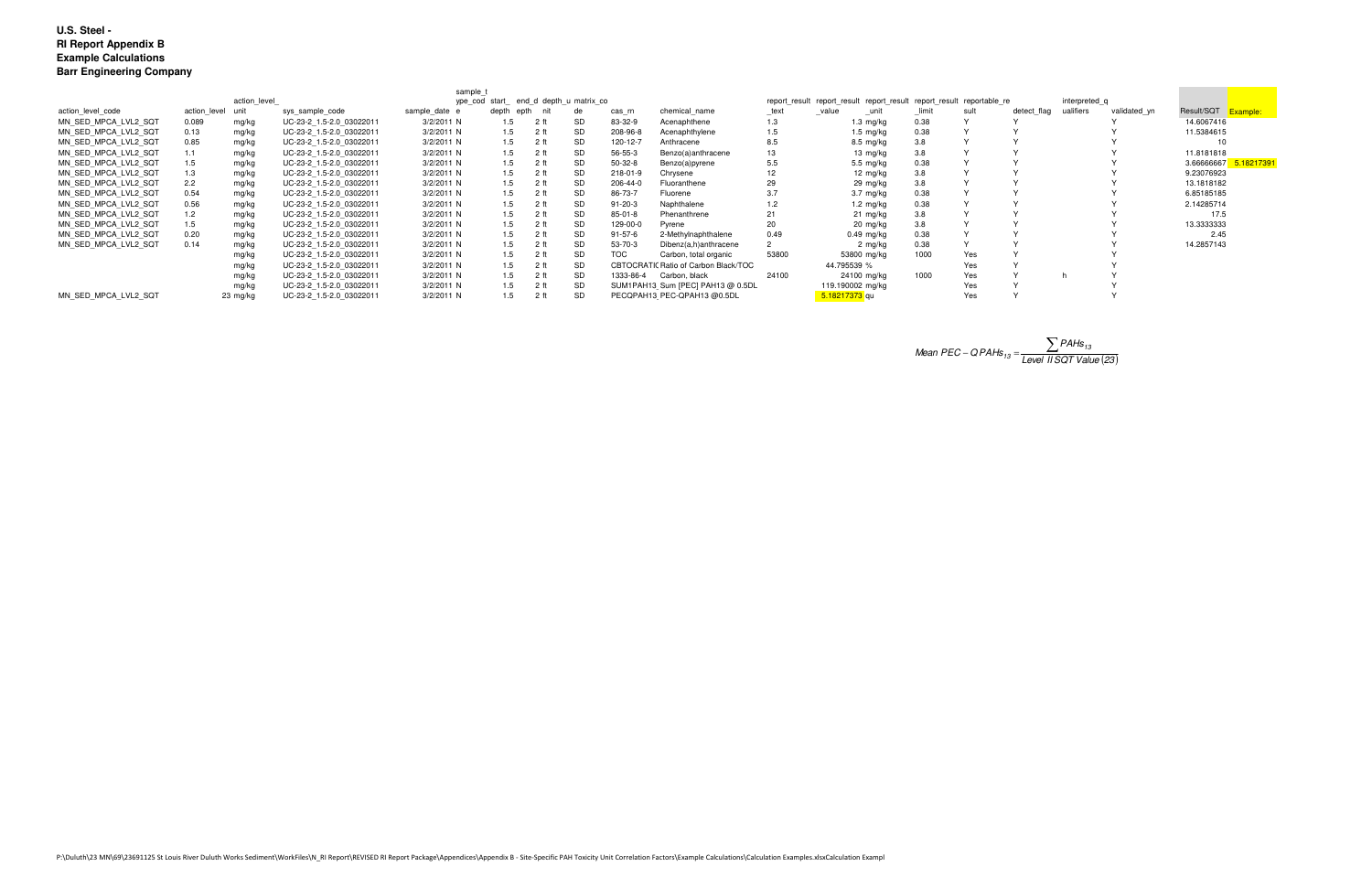|                      | sample t            |                          |                                     |             |                |           |           |                    |               |                     |      |                                                                                                                                                      | reporting d |           |                     |    |           |                                |         |
|----------------------|---------------------|--------------------------|-------------------------------------|-------------|----------------|-----------|-----------|--------------------|---------------|---------------------|------|------------------------------------------------------------------------------------------------------------------------------------------------------|-------------|-----------|---------------------|----|-----------|--------------------------------|---------|
|                      | action level        |                          | ype cod start d end de depth matrix |             |                |           |           |                    |               |                     |      | chemical_na report_result_ report_result_ report_result_ report_result_l reportable_re detect_fl interpreted_q etection_lim detection_lim validated_ |             |           |                     |    |           | Result /                       |         |
| action level code    | action level unit   | sys sample code          | sample date                         | epth<br>pth | unit           | code      | cas rn    |                    | value<br>text | uni                 |      |                                                                                                                                                      | aα          | ualifiers | it unit             | vn |           | RL > SQT Level II SQT Example: |         |
| MN SED MPCA LVL2 SQT | 33 mg/kg            | UC-23-2 1.5-2.0 03022011 | 3/2/2011 N                          |             |                | SD        | 7440-38-2 | Arsenic            |               | 10 mg/kg            | 1.6  |                                                                                                                                                      |             |           | 1.6 mg/kg           |    | NO        | 0.303                          |         |
| MN SED MPCA LVL2 SQT | 110 $mq/kg$         | UC-23-2 1.5-2.0 03022011 | 3/2/2011 N                          | 1.5         |                |           | 7440-47   | Chromium           | 25.6          | 25.6 mg/kg          | 1.6  |                                                                                                                                                      |             |           | 1.6 mg/kg           |    | NC        | 0.233                          |         |
| MN SED MPCA LVL2 SQT | 1.1 mg/kg           | UC-23-2 1.5-2.0 03022011 | 3/2/2011 N                          | 1.5         | 2 ft           | SD        | 7439-97-6 | Mercury            | 0.38          | $0.38$ mg/kg        | 0.16 |                                                                                                                                                      |             |           | 0.16 mg/kg          |    | NC.       | 0.345                          |         |
| MN SED MPCA LVL2 SQT | 5 mg/ka             | UC-23-2 1.5-2.0 03022011 | 3/2/2011 N                          |             | 2 <sub>f</sub> | SD        | 7440-43-9 | Cadmium            | 1.8           | 1.8 mg/kg           | 0.81 |                                                                                                                                                      |             |           | 0.81 mg/kg          |    | NO        | 0.36                           | 0.66362 |
| MN SED MPCA LVL2 SQT | 150 mg/kg           | UC-23-2 1.5-2.0 03022011 | 3/2/2011 N                          |             | 2 ft           | <b>SD</b> | 7440-50-8 | Copper             | 47.6          | 47.6 mg/kg          |      |                                                                                                                                                      |             |           | 4 mg/ka             |    | <b>NO</b> | 0.317                          |         |
| MN SED MPCA LVL2 SQT | $130 \text{ mg/kg}$ | UC-23-2 1.5-2.0 03022011 | 3/2/2011 N                          |             | 2 ft           | <b>SD</b> | 7439-92-1 | Lead               | 222           | $222 \text{ mq/kg}$ | 1.6  |                                                                                                                                                      |             |           | $1.6 \text{ mg/kg}$ |    | <b>NO</b> | 1.708                          |         |
| MN SED MPCA LVL2 SQT | 49 mg/kg            | UC-23-2 1.5-2.0 03022011 | 3/2/2011 N                          |             |                | <b>SD</b> | 7440-02-0 | Nickel             | 19.6          | 19.6 mg/kg          | 6.5  |                                                                                                                                                      |             |           | 6.5 mg/kg           |    | <b>NO</b> |                                |         |
| MN SED MPCA LVL2 SQT | 460 mg/kg           | UC-23-2 1.5-2.0 03022011 | 3/2/2011 N                          |             |                | <b>SD</b> | 7440-66-6 | Zinc               | 756           | 756 mg/kg           | 9.7  |                                                                                                                                                      |             |           | 9.7 mg/kg           |    | NO.       | 1.643                          |         |
| MN SED MPCA LVL2 SQT | 460 mg/kg           | UC-23-2 1.5-2.0 03022011 | 3/2/2011 N                          |             |                | SD        |           | PECQMETi PEC-Qmeti |               | 0.66 mg/kg          |      |                                                                                                                                                      |             |           | mg/kg               |    | <b>NO</b> |                                |         |

Mean  $PEC - Q$  Metals  $=$ 

| $\sum$ Individual Metal Concentration /        |                    |
|------------------------------------------------|--------------------|
|                                                | Level II SQT Value |
| $8(n \text{ of metals analyzed per guidance})$ |                    |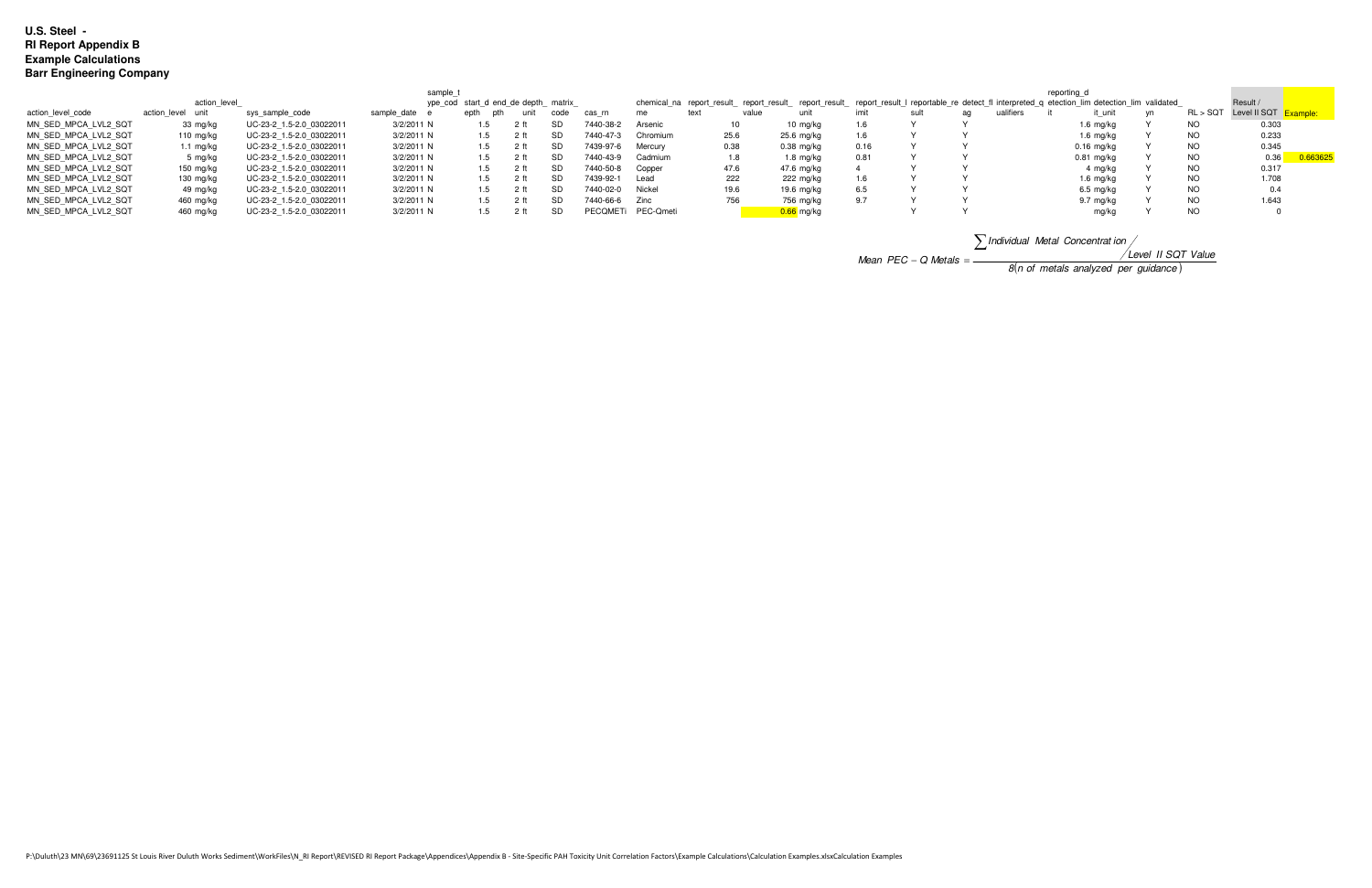|                   |                   | action level |                          | sample_type       |                       |                 |                    |        |                         |       |       | report result report result report result report result reportable re |       |      |                       | interpreted q |                       |            |
|-------------------|-------------------|--------------|--------------------------|-------------------|-----------------------|-----------------|--------------------|--------|-------------------------|-------|-------|-----------------------------------------------------------------------|-------|------|-----------------------|---------------|-----------------------|------------|
| action level code | action_level unit |              | sys sample code          | sample_date _code | start depth end depth | depth unit      | matrix code cas rn |        | chemical name text      |       | value |                                                                       | limit | sult | detect flag ualifiers |               | validated_yn Example: |            |
|                   |                   | mg/kg        | UC-23-2 1.5-2.0 03022011 | 3/2/2011 N        |                       | 2 ft            | SD.                |        | 12674-11-2 Aroclor 1016 |       |       | 0 mg/kg                                                               | 0.073 |      | N                     |               |                       |            |
|                   |                   | mg/kg        | UC-23-2 1.5-2.0 03022011 | 3/2/2011 N        | 1.5                   | 2 ft            | SD                 |        | 11104-28-2 Aroclor 1221 |       |       | 0 mg/ka                                                               | 0.073 |      | N.                    |               |                       |            |
|                   |                   | mg/kg        | UC-23-2 1.5-2.0 03022011 | 3/2/2011 N        |                       | 2 <sub>ft</sub> | SD                 |        | 11141-16-5 Aroclor 1232 |       |       | 0 mg/kg                                                               | 0.073 |      | N                     |               |                       | 0.014      |
|                   |                   | mg/kg        | UC-23-2 1.5-2.0 03022011 | 3/2/2011 N        |                       | 2 <sub>ft</sub> | SD                 |        | 53469-21-9 Aroclor 1242 | 0.014 |       | $0.014$ mg/kg                                                         | 0.073 |      |                       |               |                       | 0.02058824 |
|                   |                   | mg/kg        | UC-23-2 1.5-2.0 03022011 | 3/2/2011 N        |                       | 2 <sub>ft</sub> | SD                 |        | 12672-29-6 Aroclor 1248 |       |       | 0 mg/kg                                                               | 0.073 |      | N                     |               |                       |            |
|                   |                   | mg/kg        | UC-23-2 1.5-2.0 03022011 | 3/2/2011 N        |                       | 2 <sub>ft</sub> | SD                 |        | 11097-69-1 Aroclor 1254 |       |       | 0 mg/kg                                                               | 0.073 |      | N                     |               |                       |            |
|                   |                   | mg/kg        | UC-23-2 1.5-2.0 03022011 | 3/2/2011 N        |                       | 2 <sub>ft</sub> | <b>SD</b>          |        | 11096-82-5 Aroclor 1260 |       |       | 0 ma/ka                                                               | 0.073 |      | N.                    |               |                       |            |
|                   |                   | mg/kg        | UC-23-2 1.5-2.0 03022011 | 3/2/2011 N        |                       | 2 <sub>ft</sub> | SD                 |        | 37324-23-5 Aroclor 1262 |       |       | 0 mg/kg                                                               | 0.073 |      | N                     |               |                       |            |
|                   |                   | mg/kg        | UC-23-2 1.5-2.0 03022011 | 3/2/2011 N        |                       | 2 <sub>ft</sub> | SD                 |        | 11100-14-4 Aroclor 1268 |       |       | 0 mg/kg                                                               | 0.073 |      | N.                    |               |                       |            |
| MN SED MPCA LVL2  |                   | $0.68$ mg/kg | UC-23-2 1.5-2.0 03022011 | 3/2/2011 N        |                       | 2 <sub>ft</sub> | <b>SD</b>          | SUMPCB | Sum of PCBs             |       |       | 0.01 mg/kg                                                            |       |      |                       |               |                       |            |
|                   |                   | mg/kg        | UC-23-2 1.5-2.0 03022011 | 3/2/2011 N        |                       | 2 ft            | SD                 |        | PECQPCBi PEC-Qpcbi      |       |       | $0.02$ mg/kg                                                          |       |      |                       |               |                       |            |

Mean PEC – QPCBs = 
$$
\frac{\sum PCBs}{Level \text{ IISQT Value} (0.68)}
$$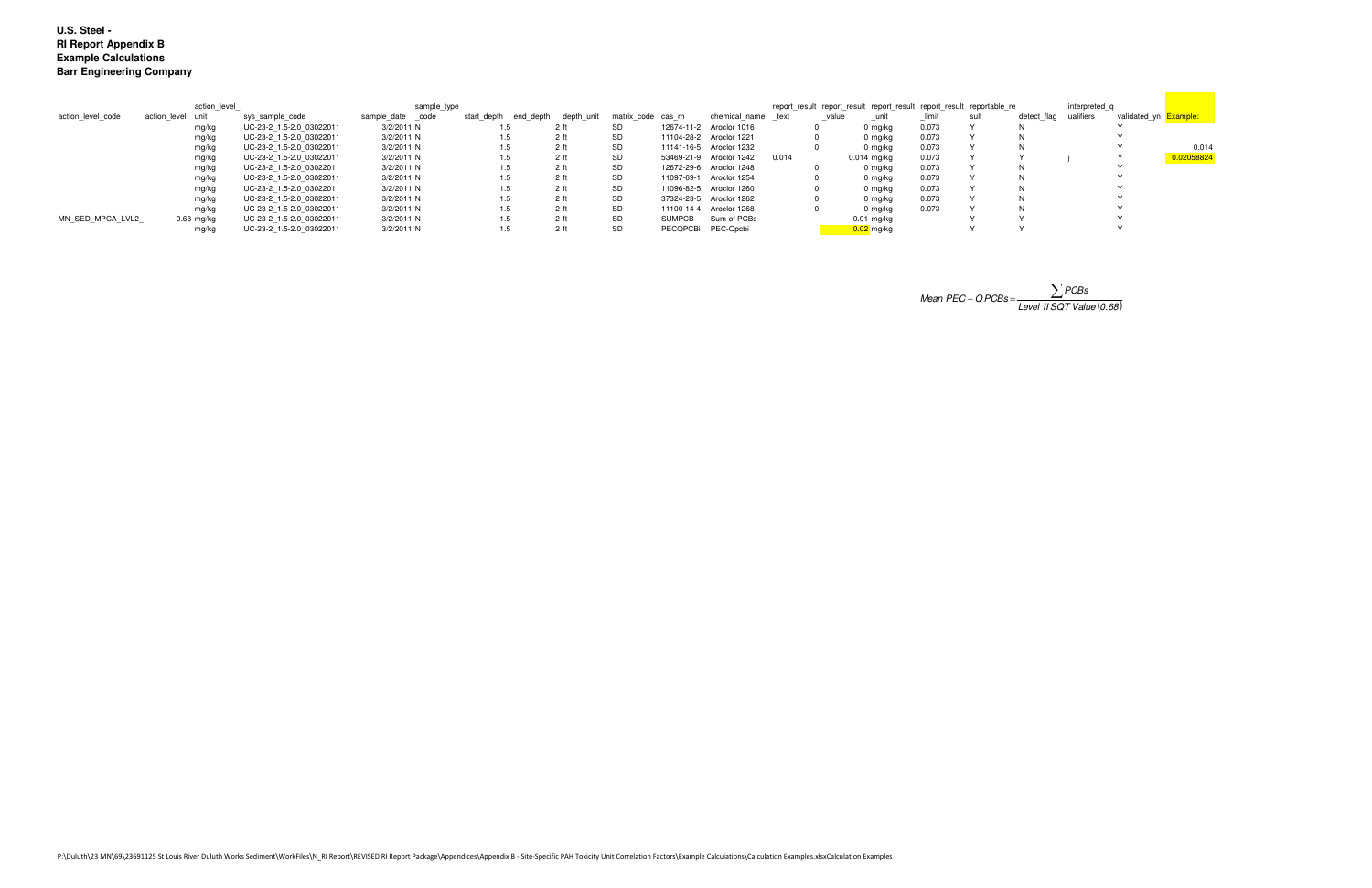|                                    |                 |                     |                                                      | sample                   |                                   |                                    |           |                      |                                                                       |                |                                                                        |           |                              |                              |                         | Any values |                                              |                |
|------------------------------------|-----------------|---------------------|------------------------------------------------------|--------------------------|-----------------------------------|------------------------------------|-----------|----------------------|-----------------------------------------------------------------------|----------------|------------------------------------------------------------------------|-----------|------------------------------|------------------------------|-------------------------|------------|----------------------------------------------|----------------|
|                                    |                 | action_action_level |                                                      | sample                   | type c start d end d depth matrix |                                    |           |                      |                                                                       |                | report result report result report result report res reportable detect |           |                              |                              | interpreted validated y |            | Result / TOC /                               |                |
| action level code                  | level           | unit                | sys_sample_code                                      | date<br>ode              | epth<br>epth                      | unit                               | code      | cas rn               | chemical name                                                         | _text          | unit<br>value                                                          | ult limit | result                       | flag                         | qualifiers<br>n         |            | ESB MAX? FCV * unit corr. TOC mg/kg Example: |                |
| EPA SD ESB FCVI                    | 491             | ug/g oc             | UC-23-2 1.5-2.0 03022011                             | 3/2/2011 N               | 1.5                               | 2 ft                               | SD        | 83-32-9              | Acenaphthene                                                          | 1.3            | $1.3 \text{ mg/kg}$                                                    | 0.38      | $\mathsf{v}$                 | Y                            |                         | No         | 0.049212971 53800                            |                |
| EPA SD ESB FCVI                    | 452             | ug/g oc             | UC-23-2 1.5-2.0 03022011                             | 3/2/2011 N               | 1.5                               | 2 ft                               | SD        | 208-96-8             | Acenaphthylene                                                        | 1.5            | 1.5 mg/kg                                                              | 0.38      | $\mathsf{v}$                 | $\vee$                       | N                       | No         | 0.061683719 53800                            |                |
| EPA SD ESB FCVI                    | 594             | ug/g oc             | UC-23-2 1.5-2.0 03022011                             | 3/2/2011 N               | 1.5                               | 2 ft                               | SD        | 120-12-7             | Anthracene                                                            | 8.5            | $8.5 \,$ mg/kg                                                         | 3.8       | $\mathsf{v}$                 | $\vee$                       |                         | No         | 0.265980749 53800                            |                |
| EPA SD ESB FCVI                    | 841             | ug/g oc             | UC-23-2 1.5-2.0 03022011                             | 3/2/2011 N               | 1.5                               | 2 ft                               | SD        | 56-55-3              | Benzo(a)anthracene                                                    | 13             | 13 mg/kg                                                               | 3.8       | $\mathsf{Y}$                 | $\vee$                       | Y                       | No         | 0.287319486 53800                            |                |
| EPA SD ESB FCVI                    | 965             | ug/g oc             | UC-23-2 1.5-2.0 03022011                             | 3/2/2011 N               | 1.5                               | 2 <sub>ft</sub>                    | SD        | $50-32-8$            | Benzo(a)pyrene                                                        | 5.5            | 5.5 mg/kg                                                              | 0.38      | $\mathsf{Y}$                 | $\mathsf{v}$                 | Y                       | No         | 0.105938325 53800                            | ESB34 TuFCV    |
| EPA SD ESB FCVI                    | 979             | ug/g oc             | UC-23-2 1.5-2.0 03022011                             | 3/2/2011 N               | 1.5                               | 2 <sub>ft</sub>                    | SD        | 205-99-2             | Benzo(b)fluoranthene                                                  |                | 8 mg/kg                                                                | 3.8       | $\mathsf{Y}$                 | $\mathsf{v}$                 | Y                       | No         | 0.151888544 53800                            | 7.333963869    |
| EPA SD ESB FCVI                    | 981             | ug/g oc             | UC-23-2 1.5-2.0 03022011                             | 3/2/2011 N               | 1.5                               | 2 <sub>ft</sub>                    | SD        | 207-08-9             | Benzo(k)fluoranthene                                                  | 5.4            | 5.4 mg/kg                                                              | 0.38      | $\mathsf{Y}$                 | $\mathsf{v}$                 | Y                       | No         | 0.102315746 53800                            |                |
| EPA SD ESB FCVI                    | 844             | ug/g oc             | UC-23-2 1.5-2.0 03022011                             | 3/2/2011 N               | 1.5                               | 2 <sub>ft</sub>                    | SD        | 218-01-9             | Chrysene                                                              | 12             | 12 mg/kg                                                               | 3.8       | $\mathsf{Y}$                 | $\mathsf{v}$                 | Y                       | No         | 0.264275269 53800                            |                |
| EPA SD ESB FCVI                    | 707             | ug/g oc             | UC-23-2 1.5-2.0 03022011                             | 3/2/2011 N               | 1.5                               | 2 <sub>ft</sub>                    | SD        | 206-44-0             | Fluoranthene                                                          | 29             | 29 mg/kg                                                               | 3.8       | $\mathsf{Y}$                 | $\mathsf{v}$                 | Y                       | No         | 0.76242356 53800                             |                |
| EPA_SD_ESB_FCVI                    | 538             | ug/g oc             | UC-23-2 1.5-2.0 03022011                             | 3/2/2011 N               | 1.5                               | 2 <sub>ft</sub>                    | SD        | 86-73-7              | Fluorene                                                              | 3.7            | $3.7 \, \text{mg/kg}$                                                  | 0.38      | $\mathsf{Y}$                 | $\vee$                       | Y                       | No         | 0.12783129 53800                             | Sum ESB34      |
| EPA SD ESB FCVI                    | 385             | ug/g oc             | UC-23-2 1.5-2.0 03022011                             | 3/2/2011 N               | 1.5                               | 2 <sub>ft</sub>                    | SD        | 91-20-3              | Naphthalene                                                           | 1.2            | 1.2 mg/kg                                                              | 0.38      | $\mathsf{Y}$<br>$\mathsf{Y}$ | $\mathsf{v}$<br>$\vee$       | Y<br><sup>Y</sup>       | No         | 0.05793463 53800                             | 317.688        |
| EPA SD ESB FCVI                    | 596             | ug/g oc             | UC-23-2 1.5-2.0 03022011                             | 3/2/2011 N               | 1.5                               | 2 <sub>ft</sub>                    | SD        | $85 - 01 - 8$        | Phenanthrene                                                          | 21             | $21 \, \text{mg/kg}$                                                   | 3.8       | $\mathsf{Y}$                 | $\vee$                       | $\mathsf{v}$            | No         | 0.654923779 53800                            |                |
| EPA SD ESB FCVI                    | 697             | ug/g oc             | UC-23-2 1.5-2.0 03022011                             | 3/2/2011 N               | 1.5                               | 2 <sub>ft</sub>                    | SD<br>SD  | 129-00-0             | Pyrene                                                                | 20             | 20 mg/kg                                                               | 3.8       | Yes                          | $\vee$                       | <sup>Y</sup>            | No         | 0.533353245 53800                            |                |
|                                    |                 | mg/kg               | UC-23-2_1.5-2.0_03022011                             | 3/2/2011 N               | 1.5                               | 2 <sub>ft</sub>                    | SD        | <b>TOC</b>           | Carbon, total organic                                                 | 53800          | 53800 mg/kg                                                            | 1000      |                              | $\mathsf{v}$                 | $\mathsf{v}$            | No         | 53800                                        | Sum ESB13      |
|                                    |                 | mg/kg               | UC-23-2 1.5-2.0 03022011                             | 3/2/2011 N               | 1.5<br>1.5                        | 2 <sub>ft</sub><br>2 <sub>ft</sub> | SD        | 1333-86-4            | Carbon, black<br>CBTOCRATIC Ratio of Carbon Black/TOC                 | 24100          | 24100 mg/kg                                                            | 1000      | Yes<br>Yes                   | $\vee$                       | <sup>V</sup>            | No<br>No   | 53800<br>53800                               | 130.1          |
| EPA SD ESB FCV                     |                 | mg/kg               | UC-23-2 1.5-2.0 03022011                             | 3/2/2011 N<br>3/2/2011 N | 1.5                               | 2 <sub>ft</sub>                    | SD        | 191-24-2             |                                                                       | 5.5            | 45%                                                                    | 0.38      | $\vee$                       | $\vee$                       | $\checkmark$            | No         | 0.093361172 53800                            |                |
| EPA SD ESB FCVI                    | 1095<br>1123    | ug/g oc             | UC-23-2 1.5-2.0 03022011<br>UC-23-2 1.5-2.0 03022011 | 3/2/2011 N               | 1.5                               | 2 <sub>ft</sub>                    | SD        | 53-70-3              | Benzo(g,h,i)perylene<br>Dibenz(a,h)anthracene                         | $\mathcal{P}$  | 5.5 $mg/kg$                                                            | 0.38      | $\vee$                       | $\vee$                       |                         | No         | 0.033103046 53800                            | Ratio 13 to 34 |
| EPA SD ESB FCVI                    | 1115            | ug/g oc<br>ug/g oc  | UC-23-2 1.5-2.0 03022011                             | 3/2/2011 N               | 1.5                               | 2 <sub>ft</sub>                    | SD        | 193-39-5             | Indeno(1,2,3-cd)pyrene                                                | 5.6            | 2 mg/kg<br>5.6 mg/kg                                                   | 0.38      | $\vee$                       | $\vee$                       |                         | No         | 0.09335356 53800                             | 40.95213256    |
| EPA SD ESB FCVI                    | 967             | ug/g oc             | UC-23-2 1.5-2.0 03022011                             | 3/2/2011 N               | 1.5                               | 2 <sub>ft</sub>                    | SD        | 192-97-2             | Benzo(e)pyrene                                                        | 56             | 56 mg/kg                                                               | 15        | $\vee$                       | $\mathsf{v}$                 |                         | No         | 1.07641385 53800                             |                |
| EPA SD ESB FCVI                    | 967             | ug/g oc             | UC-23-2 1.5-2.0 03022011                             | 3/2/2011 N               | 1.5                               | 2 <sub>ft</sub>                    | SD        | 198-55-0             | Perylene                                                              | 41             | 41 mg/kg                                                               | 15        | $\vee$                       | $\vee$                       |                         | No         | 0.788088712 53800                            |                |
| EPA SD ESB FCVI                    | 447             | $ug/g$ oc           | UC-23-2 1.5-2.0 03022011                             | 3/2/2011 N               | 1.5                               | 2 <sub>ft</sub>                    | <b>SD</b> | $91 - 57 - 6$        | 2-Methylnaphthalene                                                   | 0.49           | $0.49$ mg/kg                                                           | 0.38      |                              |                              |                         | <b>No</b>  | 0.020375406 53800                            | Ratio BC/TOC   |
| EPA SD ESB FCVI                    | 446             | ug/g oc             | UC-23-2 1.5-2.0 03022011                             | 3/2/2011 N               | 1.5                               | 2 <sub>ft</sub>                    | <b>SD</b> | $90 - 12 - 0$        | 1-Methylnaphthalene                                                   | 0.57           | $0.57$ mg/kg                                                           | 0.15      |                              |                              |                         | <b>No</b>  | 0.023755147 53800                            | 44.79553903    |
| EPA_SD_ESB_FCVI                    | 929             | ug/g oc             | UC-23-2_1.5-2.0_03022011                             | 3/2/2011 N               | 1.5                               | 2 <sub>ft</sub>                    | SD        | C1CHRYS              | C1-Chrysenes                                                          | 12             | 12 mg/kg                                                               | 0.0073    | Y                            | Y                            | Y<br>X                  | No         | 0.240095078 53800                            |                |
| EPA SD ESB FCVI                    | 770             | ug/g oc             | UC-23-2 1.5-2.0 03022011                             | 3/2/2011 N               | 1.5                               | 2 <sub>ft</sub>                    | SD        | C1FLPY               | C1-Fluoranthenes/Pyrenes                                              | 34             | 34 mg/kg                                                               | 0.0073    | $\mathsf{Y}$                 | $\vee$                       | Y                       | No         | 0.820740598 53800                            |                |
| EPA SD ESB FCVI                    | 611             | ug/g oc             | UC-23-2 1.5-2.0 03022011                             | 3/2/2011 N               | 1.5                               | 2 <sub>ft</sub>                    | SD        | C1FLUOR              | C1-Fluorenes                                                          | 1.3            | $1.3 \,$ mg/kg                                                         | 0.0073    | $\mathsf{Y}$                 | $\mathsf{v}$                 | Y                       | No         | 0.039547576 53800                            |                |
| EPA SD ESB FCVI                    | 444             | ug/g oc             | UC-23-2 1.5-2.0 03022011                             | 3/2/2011 N               | 1.5                               | 2 <sub>ft</sub>                    | SD        | C1NAPH               | C1-Naphthalenes                                                       | 0.96           | $0.96$ mg/kg                                                           | 0.0073    | $\mathsf{Y}$                 | $\vee$                       | <sup>Y</sup>            | No         | 0.040188888 53800                            |                |
| EPA SD ESB FCVI                    | 670             | ug/g oc             | UC-23-2 1.5-2.0 03022011                             | 3/2/2011 N               | 1.5                               | 2 <sub>ft</sub>                    | SD        | C1PHAN               | C1-Phenanthrenes/Anthracenes                                          | 8.5            | $8.5 \text{ mg/kg}$                                                    | 0.0073    | Y                            | $\mathsf{v}$                 | Y                       | No         | 0.235809799 53800                            |                |
| EPA SD ESB FCVI                    | 1008            | ug/g oc             | UC-23-2 1.5-2.0 03022011                             | 3/2/2011 N               | 1.5                               | 2 <sub>ft</sub>                    | SD        | C <sub>2</sub> CHRYS | C2-Chrysenes                                                          | 7.4            | 7.4 mg/kg                                                              | 0.0073    | Y                            | $\vee$                       | Y                       | No         | 0.13645483 53800                             |                |
| EPA SD ESB FCVI                    | 686             | ug/g oc             | UC-23-2 1.5-2.0 03022011                             | 3/2/2011 N               | 1.5                               | 2 <sub>ft</sub>                    | SD        | C2FLUOR              | C2-Fluorenes                                                          | 0.21           | $0.21$ mg/kg                                                           | 0.0073    | Y                            | $\mathsf{v}$                 | Y                       | No         | 0.005690008 53800                            |                |
| EPA SD ESB FCVI                    | 510             | ug/g oc             | UC-23-2 1.5-2.0 03022011                             | 3/2/2011 N               | 1.5                               | 2 <sub>ft</sub>                    | SD        | C2NAPH               | C2-Naphthalenes                                                       | 1.4            | 1.4 mg/kg                                                              | 0.0073    | $\mathsf{Y}$                 | $\mathsf{v}$                 | Y                       | No         | 0.051024127 53800                            |                |
| EPA SD ESB FCVI                    | 746             | ug/g oc             | UC-23-2 1.5-2.0 03022011                             | 3/2/2011 N               | 1.5                               | 2 <sub>ft</sub>                    | SD        | C2PHAN               | C2-Phenanthrenes/Anthracenes                                          | 3.7            | $3.7 \text{ mg/kg}$                                                    | 0.0073    | $\mathsf{Y}$                 | $\mathsf{v}$                 | Y                       | No         | 0.092189322 53800                            |                |
| EPA SD ESB FCVI                    | 1112            | ug/g oc             | UC-23-2 1.5-2.0 03022011                             | 3/2/2011 N               | 1.5                               | 2 <sub>ft</sub>                    | SD        | C3CHRYS              | C3-Chrysenes                                                          | 3.6            | $3.6$ mg/kg                                                            | 0.0073    | $\mathsf{Y}$                 | $\mathsf{v}$                 | Y                       | No         | 0.060174908 53800                            |                |
| EPA SD ESB FCVI                    | 769             | ug/g oc             | UC-23-2 1.5-2.0 03022011                             | 3/2/2011 N               | 1.5                               | 2 <sub>ft</sub>                    | SD        | <b>C3FLUOR</b>       | C3-Fluorenes                                                          | 0.057          | $0.057$ mg/kg                                                          | 0.0073    | $\mathsf{Y}$                 | $\mathsf{v}$                 | Y                       | No         | 0.001377737 53800                            |                |
| EPA_SD_ESB_FCVI                    | 581             | ug/g oc             | UC-23-2 1.5-2.0 03022011                             | 3/2/2011 N               | 1.5                               | 2 <sub>ft</sub>                    | SD        | C3NAPH               | C3-Naphthalenes                                                       | 1.1            | 1.1 $mg/kg$                                                            | 0.0073    | $\mathsf{Y}$                 | $\vee$                       | Y                       | No         | 0.035191216 53800                            |                |
| EPA SD ESB FCVI                    | 829             | ug/g oc             | UC-23-2 1.5-2.0 03022011                             | 3/2/2011 N               | 1.5                               | 2 <sub>ft</sub>                    | SD        | C3PHAN               | C3-Phenanthrenes/Anthracenes                                          | 2.1            | $2.1 \, \text{mg/kg}$                                                  | 0.0073    | $\mathsf{Y}$                 | $\vee$                       | Y                       | No         | 0.047084991 53800                            |                |
| EPA SD ESB FCVI                    | 1214            | ug/g oc             | UC-23-2 1.5-2.0 03022011                             | 3/2/2011 N               | 1.5                               | 2 <sub>ft</sub>                    | SD        | C4CHRYS              | C4-Chrysenes                                                          |                | 1 mg/kg                                                                | 0.0073    | $\mathsf{Y}$                 | $\vee$                       | $\mathsf{Y}$            | No         | 0.015310841 53800                            |                |
| EPA SD ESB FCVI                    | 657             | ug/g oc             | UC-23-2 1.5-2.0 03022011                             | 3/2/2011 N               | 1.5                               | 2 <sub>ft</sub>                    | SD        | C4NAPH               | C4-Napthalenes                                                        | 0.051          | $0.051$ mg/kg                                                          | 0.0073    | $\mathsf{Y}$<br>$\mathsf{Y}$ | $\mathsf{v}$<br>$\mathsf{v}$ | Y<br>Y                  | No         | 0.001442854 53800                            |                |
| EPA_SD_ESB_FCVI                    | 913             | ug/g oc             | UC-23-2_1.5-2.0_03022011                             | 3/2/2011 N               | 1.5                               | 2 ft                               | SD        | C4PHAN               | C4-Phenanthrenes/Anthracenes                                          | 0.11           | $0.11$ mg/kg                                                           | 0.0073    |                              | $\checkmark$                 | $\mathsf{v}$            | No         | 0.002239441 53800                            |                |
| EPA SD ESB FCVI<br>EPA SD ESB FCVI | 913<br>913      | ug/g oc             | UC-23-2 1.5-2.0 03022011<br>UC-23-2 1.5-2.0 03022011 | 3/2/2011 N<br>3/2/2011 N | 1.5<br>1.5                        | 2 <sub>ft</sub><br>2 <sub>ft</sub> | SD<br>SD  |                      | RATIOESB13 Ratio of 13 to 34 ESBPAHs<br>ESBTUFCV34 Sum EPA-ESBTUfcv34 |                | 40.9521332 %                                                           |           |                              | $\vee$                       | Y                       | No<br>No   | 0.002239441 53800<br>0.002239441 53800       |                |
| EPA SD ESB FCVI                    | 913             | ug/g oc             |                                                      | 3/2/2011 N               | 1.5                               | 2 <sub>ft</sub>                    | SD        |                      | SUMESBPAH Sum of ESBPAH13                                             |                | 7.33396387 qu<br>130.100006 mg/kg                                      |           |                              | $\checkmark$                 |                         | No         | 0.002239441 53800                            |                |
| EPA SD ESB FCVI                    | 913             | ug/g oc             | UC-23-2 1.5-2.0 03022011<br>UC-23-2 1.5-2.0 03022011 | 3/2/2011 N               | 1.5                               | 2 <sub>ft</sub>                    | <b>SD</b> |                      | SUMESBPAH Sum of ESBPAH34                                             |                | 317.687988 mg/kg                                                       |           | $\vee$                       | $\vee$                       | Y                       | No         | 0.002239441 53800                            |                |
| EPA SD ESB MAXI                    | 33400 ug/g oc   | ug/g oc             | UC-23-2 1.5-2.0 03022011                             | 3/2/2011 N               | 1.5                               | 2 <sub>ft</sub>                    | <b>SD</b> | 83-32-9              | Acenaphthene                                                          | 1.3            | $1.3 \text{ mg/kg}$                                                    | 0.38      |                              |                              |                         |            | 53800                                        |                |
| EPA SD ESB MAXI                    | $24000$ ug/g oc |                     | UC-23-2 1.5-2.0 03022011                             | 3/2/2011 N               | 1.5                               | 2 <sub>ft</sub>                    | <b>SD</b> | 208-96-8             | Acenaphthylene                                                        | 1.5            | $1.5 \text{ mg/kg}$                                                    | 0.38      |                              | Y                            |                         |            | 53800                                        |                |
| EPA SD ESB MAXI                    | 1300            | ug/g oc             | UC-23-2 1.5-2.0 03022011                             | 3/2/2011 N               | 1.5                               | 2 <sub>ft</sub>                    | <b>SD</b> | 120-12-7             | Anthracene                                                            | 8.5            | $8.5 \text{ mg/kg}$                                                    | 3.8       |                              | $\vee$                       |                         |            | 53800                                        |                |
| EPA_SD_ESB_MAXI                    | 4153            | ug/g oc             | UC-23-2_1.5-2.0_03022011                             | 3/2/2011 N               | 1.5                               | 2 ft                               | <b>SD</b> | 56-55-3              | Benzo(a)anthracene                                                    | 13             | 13 mg/kg                                                               | 3.8       |                              |                              |                         |            | 53800                                        |                |
| EPA SD ESB MAXI                    | 3840            | ug/g oc             | UC-23-2_1.5-2.0_03022011                             | 3/2/2011 N               | 1.5                               | 2 <sub>ft</sub>                    | <b>SD</b> | $50-32-8$            | Benzo(a)pyrene                                                        | 5.5            | 5.5 mg/kg                                                              | 0.38      | Y                            | $\vee$                       |                         |            | 53800                                        |                |
| EPA_SD_ESB_MAXI                    | $2169$ ug/g oc  |                     | UC-23-2_1.5-2.0_03022011                             | 3/2/2011 N               | 1.5                               | 2 <sub>ft</sub>                    | <b>SD</b> | 205-99-2             | Benzo(b)fluoranthene                                                  |                | 8 mg/kg                                                                | 3.8       |                              |                              |                         |            | 53800                                        |                |
| EPA_SD_ESB_MAXI                    | 1220 $ug/g$ oc  |                     | UC-23-2_1.5-2.0_03022011                             | 3/2/2011 N               | 1.5                               | 2 <sub>ft</sub>                    | <b>SD</b> | 207-08-9             | Benzo(k)fluoranthene                                                  | 5.4            | $5.4 \, \text{mg/kg}$                                                  | 0.38      |                              | $\vee$                       |                         |            | 53800                                        |                |
| EPA_SD_ESB_MAXI                    | 826             | ug/g oc             | UC-23-2 1.5-2.0 03022011                             | 3/2/2011 N               | 1.5                               | 2 <sub>ft</sub>                    | SD        | 218-01-9             | Chrysene                                                              | 12             | 12 $mg/kg$                                                             | 3.8       |                              | $\mathsf{Y}$                 |                         |            | 53800                                        |                |
| EPA_SD_ESB_MAXI                    | 23870 ug/g oc   |                     | UC-23-2_1.5-2.0_03022011                             | 3/2/2011 N               | 1.5                               | 2 <sub>ft</sub>                    | <b>SD</b> | 206-44-0             | Fluoranthene                                                          | 29             | 29 mg/kg                                                               | 3.8       |                              | $\vee$                       |                         |            | 53800                                        |                |
| EPA SD ESB MAXI                    | $26000$ ug/g oc |                     | UC-23-2_1.5-2.0_03022011                             | 3/2/2011 N               | 1.5                               | 2 ft                               | <b>SD</b> | 86-73-7              | Fluorene                                                              | 3.7            | $3.7 \text{ mg/kg}$                                                    | 0.38      |                              |                              |                         |            | 53800                                        |                |
| EPA_SD_ESB_MAXI                    | 61700 ug/g oc   |                     | UC-23-2_1.5-2.0_03022011                             | 3/2/2011 N               | 1.5                               | 2 <sub>ft</sub>                    | <b>SD</b> | $91 - 20 - 3$        | Naphthalene                                                           | 1.2            | $1.2 \text{ mg/kg}$                                                    | 0.38      | Y                            | $\vee$                       |                         |            | 53800                                        |                |
| EPA_SD_ESB_MAXI                    | 34300 ug/g oc   |                     | UC-23-2_1.5-2.0_03022011                             | 3/2/2011 N               | 1.5                               | 2 <sub>ft</sub>                    | <b>SD</b> | $85 - 01 - 8$        | Phenanthrene                                                          | 21             | $21 \, \text{mg/kg}$                                                   | 3.8       |                              | Y                            |                         |            | 53800                                        |                |
| EPA_SD_ESB_MAXI                    | 9090 ug/g oc    |                     | UC-23-2 1.5-2.0 03022011                             | 3/2/2011 N               | 1.5                               | 2 <sub>ft</sub>                    | <b>SD</b> | 129-00-0             | Pyrene                                                                | 20             | $20 \, \text{mg/kg}$                                                   | 3.8       |                              |                              |                         |            | 53800                                        |                |
| EPA_SD_ESB_MAXI                    | 648             | ug/g oc             | UC-23-2 1.5-2.0 03022011                             | 3/2/2011 N               | 1.5                               | 2 <sub>ft</sub>                    | <b>SD</b> | 191-24-2             | Benzo(g,h,i)perylene                                                  | 5.5            | $5.5 \, \text{mg/kg}$                                                  | 0.38      |                              |                              |                         |            | 53800                                        |                |
| EPA SD ESB MAXI                    | $2389$ ug/g oc  |                     | UC-23-2_1.5-2.0_03022011                             | 3/2/2011 N               | 1.5                               | 2 <sub>ft</sub>                    | <b>SD</b> | $53 - 70 - 3$        | Dibenz(a,h)anthracene                                                 | $\overline{2}$ | 2 mg/kg                                                                | 0.38      | Y                            |                              |                         |            | 53800                                        |                |
| EPA_SD_ESB_MAXI                    | 4300 ug/g oc    |                     | UC-23-2 1.5-2.0 03022011                             | 3/2/2011 N               | 1.5                               | 2 <sub>ft</sub>                    | <b>SD</b> | 192-97-2             | Benzo(e)pyrene                                                        | 56             | 56 mg/kg                                                               | 15        |                              |                              |                         |            | 53800                                        |                |
| EPA_SD_ESB_MAXI                    | $431$ ug/g oc   |                     | UC-23-2_1.5-2.0_03022011                             | 3/2/2011 N               | 1.5                               | 2 ft                               | <b>SD</b> | 198-55-0             | Perylene                                                              | 41             | 41 mg/kg                                                               | 15        | Y                            | $\mathsf{Y}$                 |                         |            | 53800                                        |                |
| EPA_SD_ESB_MAXI                    |                 | 154800 ug/g oc      | UC-23-2_1.5-2.0_03022011                             | 3/2/2011 N               | 1.5                               | 2 ft                               | SD        | $91 - 57 - 6$        | 2-Methylnaphthalene                                                   | 0.49           | $0.49$ mg/kg                                                           | 0.38      | Y                            | $\mathsf{Y}$                 | Y                       |            | 53800                                        |                |
| EPA_SD_ESB_MAXI                    |                 | 165700 ug/g oc      | UC-23-2_1.5-2.0_03022011 3/2/2011 N                  |                          | 1.5                               | 2 <sub>ft</sub>                    | SD        | $90-12-0$            | 1-Methylnaphthalene                                                   | 0.57           | $0.57$ mg/kg                                                           | 0.15      |                              |                              |                         |            | 53800                                        |                |

\*\*\*\*\*\*

These methylnapthalenes are excluded from the calculation due to the presence of the C1,C2,C3 and C4 naphthalene homologue groups.

 This green shading highlights data that were used to evaluate whether the site data exceeds the MAXi value prior to calculations using the FCVi and are informational only.

Note: In cases where the TOC >12% a substituted value equivalent to 12% TOC (120000 mg/kg) was used for this calculation.

USEPA ESB<sub>34</sub> Tu FCV =  $\sum \frac{\text{Individual } PAH}{\text{ESB FCV Value}} * 1,000,$ 

 $\frac{\sqrt{TOC}}{\sqrt{ESB}}$  + 1,000,000 (Unit Corr Factor)

**Contract Contract Contract** 

**I**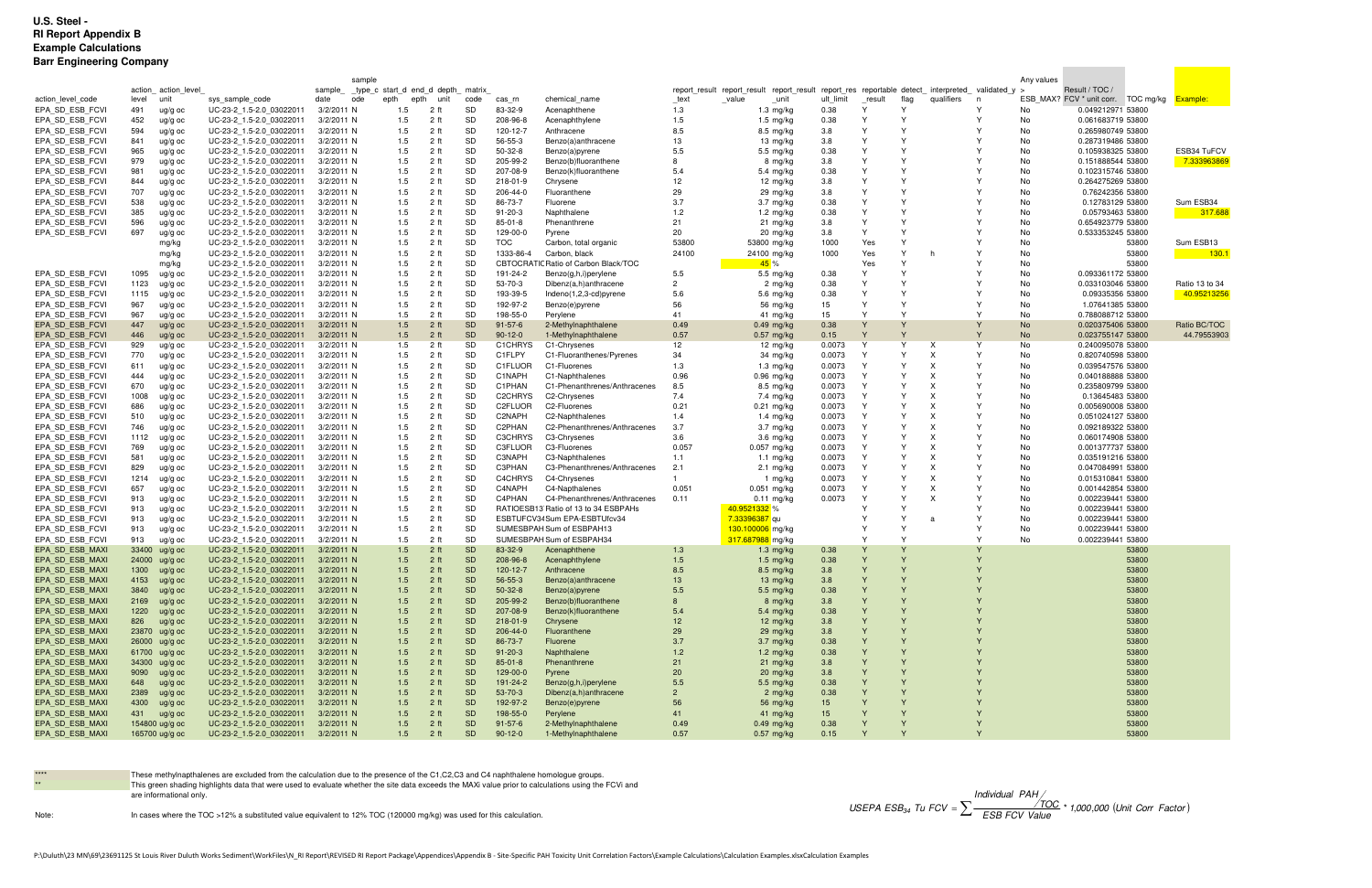| sys_sample_code          | cas rn    | chemical name                   | report result text | value             | report result report result report res reportable<br>_unit | ult limit | result | detect flag | interpreted q<br>ualifiers | validated_yn | TOC %  | Result /<br>Molecular<br>Wt. | Example:      | Molecular Wt. |
|--------------------------|-----------|---------------------------------|--------------------|-------------------|------------------------------------------------------------|-----------|--------|-------------|----------------------------|--------------|--------|------------------------------|---------------|---------------|
| UC-23-2 1.5-2.0 03022011 | SAV       | Sulfide, Acid-Volatile          | 187                |                   | 187 mg/kg                                                  | 35.1      | Yes    |             |                            |              | 0.0538 | 5.82554545                   | 5.82554517    | 32.1          |
| UC-23-2 1.5-2.0 03022011 | 7440-43-9 | Cadmium                         | 0.65               |                   | $0.65$ mg/kg                                               | 0.31      | Yes    |             |                            |              | 0.0538 | 0.00578292                   |               | 112.4         |
| UC-23-2 1.5-2.0 03022011 | 7440-50-8 | Copper                          | 8.7                |                   | 8.7 mg/kg                                                  | 13.6      | Yes    |             |                            |              | 0.0538 | 0.13700787                   | 4.38737038    | 63.5          |
| UC-23-2 1.5-2.0 03022011 | 7439-92-1 | Lead                            | 111                |                   | 111 mg/kg                                                  | 5.5       | Yes    |             |                            |              | 0.0538 | 0.53571429                   | -1.4381748    | 207.2         |
| UC-23-2 1.5-2.0 03022011 | 7440-02-0 | Nickel                          | 1.4                |                   | $1.4 \text{ mg/kg}$                                        | 21.9      | Yes    |             |                            |              | 0.0538 | 0.02385008                   | $-26.7318727$ | 58.7          |
| UC-23-2 1.5-2.0 03022011 | 7440-66-6 | Zinc                            | 241                |                   | 241 mg/kg                                                  | 11.0      | Yes    |             |                            |              | 0.0538 | 3.6850152                    |               | 65.4          |
| UC-23-2 1.5-2.0 03022011 | TOC       | Carbon, total organic           | 53800              |                   | 53800 mg/kg                                                | 1000      | Yes    |             |                            |              | 0.0538 |                              |               |               |
| UC-23-2 1.5-2.0 03022011 |           | ESBAVSSEM Sum [ESB] AVS-SEM/foc |                    | -26.7318783 mg/kg |                                                            |           | Yes    |             |                            |              | 0.0538 |                              |               |               |

$$
USEPAESB(AVS) Metals = \frac{\sum (Each Metal Concentrati ion / Molecular Wt.)- (Sulfide Concentrati ion / Molecular Wt.)}{TOC (as decimal)}
$$